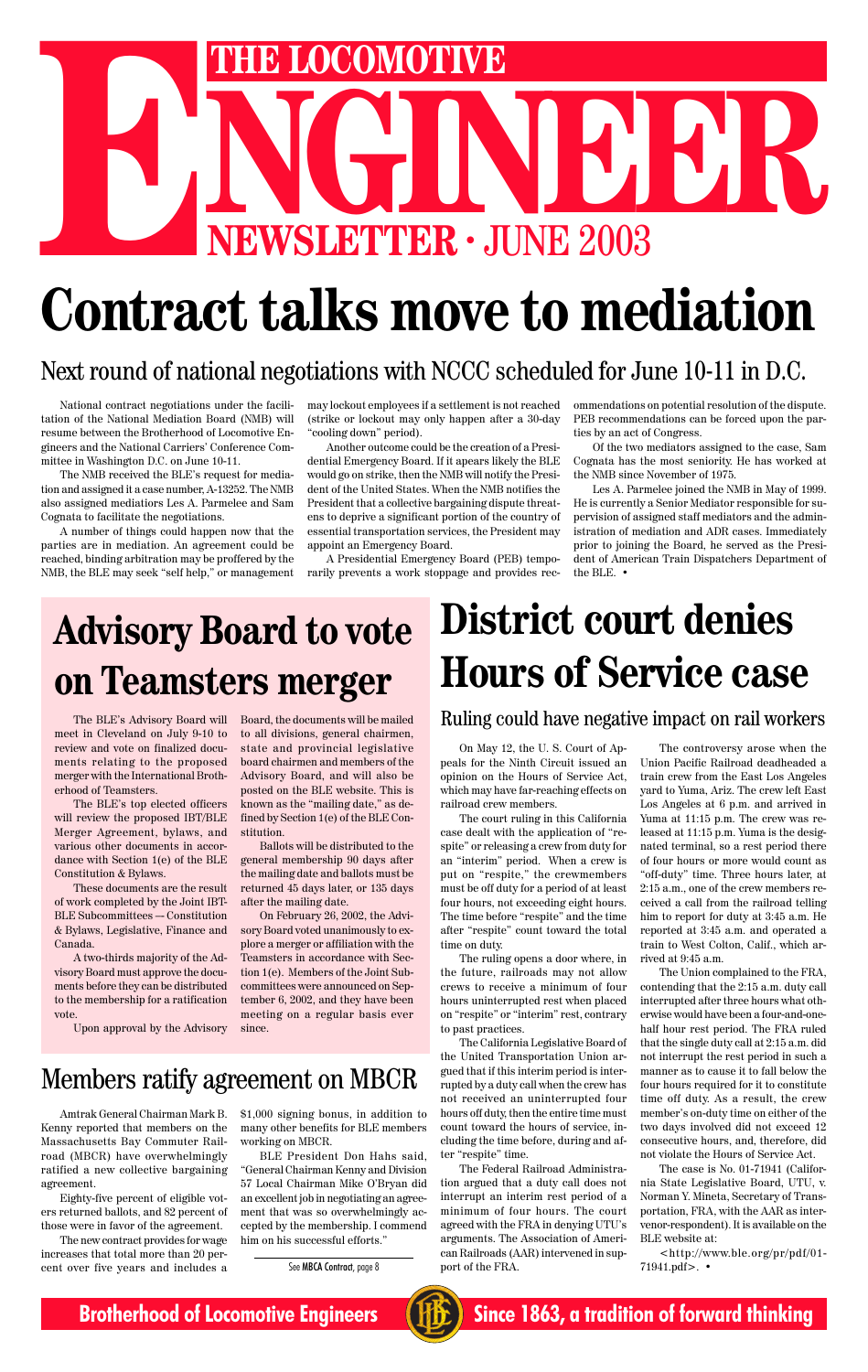## **RETIREMENT NEWS**

Persons claiming retirement, disability or survivor as well as unemployment or sickness benefits from the Railroad Retirement Board have the right to appeal unfavorable determinations

on their claims. The following questions and answers describe the appeals process for persons whose claims under the Railroad Retirement Act or Railroad Unemployment Insurance Act are denied, or who are dissatisfied with decisions on their claims.

**1. How does a person initiate a review of an unfavorable decision on a claim and what are the time limits?**

For all claims under the Railroad Retirement and Railroad Unemployment Insurance Acts, there is a threestage review and appeals process within the Railroad Retirement Board.

Persons dissatisfied with the initial decision on their claims may first request reconsideration from the Board unit which denied their claims. An individual has 60 days, from the date of the initial denial notice, to file a written statement requesting reconsideration.

In cases involving overpayments, requests for waiver of recovery of the overpayment must be filed within 60 days of the date of the overpayment notice. In such cases, recovery of the overpayment will be deferred and a personal conference may be held, if requested. A request for waiver received after 60 days will be considered but will not defer collection of the overpayment, and any amount of the overpayment recovered prior to the date on which the waiver request is filed will not be subject to waiver.

**2. What are the second and third stages of the appeals process and their time limits?**

**STRANGE BUT** 

If dissatisfied with the reconsideration or waiver decision on a retirement, disability, survivor or unemploymentsickness claim, a person may appeal to the Railroad Retirement Board's Bu-

> reau of Hearings and Appeals, which is independent of those units responsible for reconsideration decisions. An appellant has 60 days from the date of the reconsideration or waiver decision notice to file this appeal. An oral hearing may be held under certain cir-

cumstances. This hearing may be in person or conducted by telephone.

If not satisfied with the Bureau of Hearings and Appeals' decision, an appellant may further appeal to the threemember Board. Sixty days from the date of the notice of the Bureau of Hearings and Appeals' decision are allowed for filing this appeal. The three-member Board will base its decision on the evidence before the hearings officer. The three-member Board ordinarily will not accept additional evidence or conduct a hearing.

**3. What are the criteria applied to requests for waivers of retirement, disability, or survivor benefit overpayments, and unemployment or sickness benefit overpayments?**

A person's obligation to repay any erroneous benefit payments may be waived only if the following conditions are met:

(1) The person was not at fault in causing the overpayment; and

(2) recovery of the overpayment would cause financial hardship to the extent that he or she would not be able to meet ordinary and necessary living expenses, or recovery would be against equity or good conscience. "Against equity or good conscience" is defined in the regulations of the Board as meaning that the claimant has, by reliance

on the payments made to him or her, or on notice that payment would be made, relinquished a significant and valuable right or changed his or her position to his or her substantial detriment.

In cases involving unemployment or sickness benefits, there is an additional requirement that the overpayment must be more than 10 times the current maximum daily benefit rate.

Persons requesting waiver may be asked to complete a financial statement on a form provided by the Railroad Retirement Board.

**4. What happens if a person's appeal is not filed within the prescribed time limit?**

Failure to request reconsideration or to file an appeal within the allocated time period will result in forfeiture of further appeal rights, unless there is good cause for the delay. Some examples of good cause include: serious illness; a death or serious illness in the appellant's immediate family; destruction of important or relevant records; failure to be notified of a decision; an unusual or unavoidable circumstance which demonstrated that the appellant could not have known of the need for timely filing or which prevented the appellant from filing in a timely manner; or the claimant thought that his or her representative had requested reconsideration or appeal. If good cause is not established, further appeal is forfeited, except that the appellant may contest the determination that the request for reconsideration or the appeal was not filed timely.

#### **5. Are there avenues of appeal beyond the Railroad Retirement Board?**

Appellants not satisfied with the Board's final decision may then file a petition with the U.S. Court of Appeals to review the Board's decision. In cases involving retirement, disability or survivor claims, the petition for review must be filed within one year of the date of the three-member Board's decision notice. In cases involving claims for unemployment or sickness benefits, the petition for review must be filed within 90 days of the Board's decision notice.

**6. Can employers contest the claims of their employees for unemployment and sickness benefits?**

When an employer is a party to the claim for benefits, that employer may protest the payment of benefits, but such protests do not prevent the timely payment of benefits. However, an employee may be required to repay benefits if his or her employer's protest is ultimately successful.

**7. Where can a person obtain retirement, disability or survivor as well as unemployment or sickness benefit appeals forms and assistance in completing the forms?**

Requests for reconsideration of an initial decision must be in writing, but do not have to be on any specific form. The appropriate form for waiver of recovery of a benefit overpayment is ordinarily enclosed with the overpayment notice.

The forms to appeal to the Bureau of Hearings and Appeals and the threemember Board are available from the Board's Bureau of Hearings and Appeals, 844 North Rush Street, Chicago, Illinois 60611-2092 or from the Board's Web site at www.rrb.gov.

The appropriate forms can also be obtained from any Railroad Retirement Board field office, as can assistance in filing a request for review at each of the administrative levels.

Persons can find the address and phone number of the Board office serving their area by calling the automated toll-free RRB Help-Line at (800) 808- 0772 or by checking the Board's Web site. Most field offices are open to the public from 9:00 a.m. to 3:30 p.m., Monday through Friday, except on Federal holidays. •



# **Unfavorable ruling from Retirement Board?**

#### Upcoming Railroad Retirement informational conferences

The U.S. Railroad Retirement Board will offer free informational conferences for elected BLE officers during 2003. Registration for all conferences begins at 8 a.m. The program will begin promptly at 8:30 a.m. and end at 12:30 p.m.

**June 13 — Ashland, Neb.** Eugene T. Mahoney State Park, Nebraska Room 28500 W. Park Highway

**June 19 –- Tinley Park, Ill.** Holiday Inn Select, 18501 South Harlem Ave.

**September 12 — Fort Worth, Texas** Holiday Inn South, 100 East Alta Mesa Blvd.

**November 7 — New Orleans, La.** Holiday Inn Metaire 3400 I-10 & Causeway Blvd.

**Friday, December 5 — Jacksonville, Fla.** Holiday Inn Baymeadows 9150 Baymeadows Road

#### Appeals procedure exists for persons dissatisfied with RRB decisions on claims

#### NY subway chief uses tale of bathroom woe

Metropolitan Transportation Authority chief Peter Kalikow used a tale of bathroom woe to argue that rolling back a fare hike might provide immediate relief, but could cost more later.

Speaking at a breakfast meeting of the West Side Chamber of Commerce, Kalikow told business leaders that as a boy in Russia, his grandfather once found himself bundled up in a snowstorm with no bathroom in sight.

He decided to "just go," and "the urge was now gratified," but he faced discomfort later when his wet clothing froze, Kalikow said.

"We could pee in our pants now, roll the fare back and everyone will feel great ... but we're going to face it again next year, guys," he said. *(The Associated Press contributed to this report.)* •

#### Hungry ferret terrorizes passengers on UK train

A hungry ferret caused chaos on a commuter train in central England on May 18, leaping from passenger to passenger before ducking into the driver's cab and devouring his lunch.

"It ran up and down the train causing more than a little consternation although it is hard to say if the ferret or the passengers were more frightened. It then got into the driver's cab and ate his lunch — a cheese sandwich I think," a company spokeswoman said. *(Reuters contributed to this story.)* •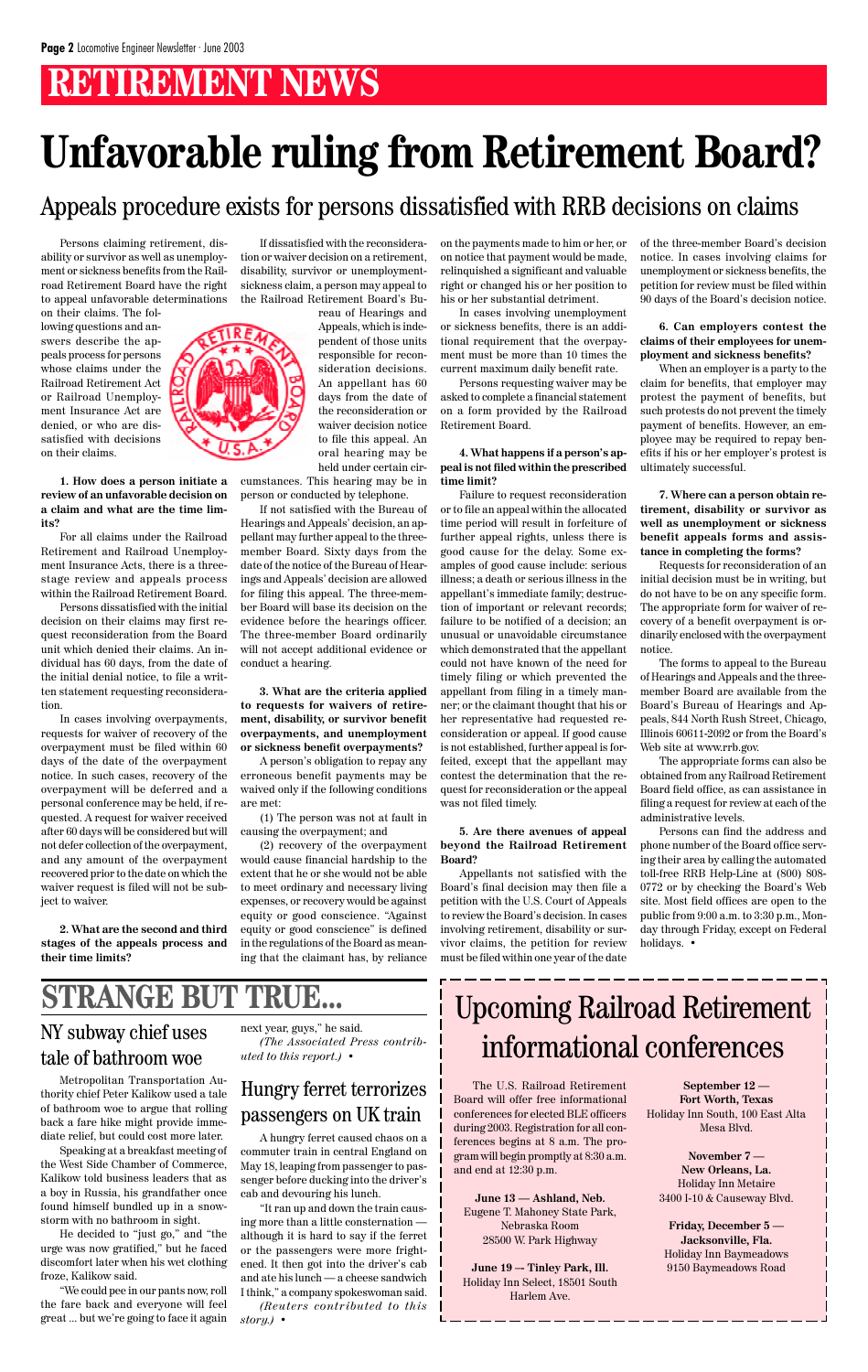# **Local Chairmen complete workshop**

More than 20 members of the Brotherhood of Locomotive Engineers completed the Local Chairman Workshop at the George Meany Center for Labor Studies in Silver Spring, Md.

The intensive week-long workshop is formally known as, "Intro to Union Administration (BLE), Class No. LBUA2919." The course is accredited for three credit hours by the Meany Center for those seeking to obtain a Bachelor of Arts Degree in Labor Studies from the George Meany Center-National Labor College.

Members who successfully complete the class are also eligible for a \$469 weekly stipend from the North American Railway Foundation. For more information on an upcoming class, contact Ken Kroeger, Special Rep. and Coordinator of the BLE Education & Training Department, at: (216) 272-0986 or email: <Kroeger@ble.org>

Fourth row, from left: Ron Spencer, LC, Div. 185; Brian Baginski, Member, Div. 157; Marcus Ruef, Assistant Director of Arbitration; Keith Stauber, ST / LR, Div. 163; Richard (Dick) DeLano, LC / GC, Div. 163; Don Spatz, Adjunct Faculty, George Meany Center for Labor Studies; Earl Karper, Sr., VLC, Div. 35. •

The members pictured here successfully completed the Local Chairman workshop held February 2-7. Front row, from left: David Bowen, LC Div 332; Ken Kroeger, Special Rep. and Education and Training Coordinator; Pat Maher, LC, Div. 607; Dan Lemay, LC, Div. 658; Jason Hunter, Actg. LC, Div. 332; George Harris, VLC, Div. 263

Second row, from left: Tom Melvin, LC, Div. 54; Jim Kelton, LC, Div. 272; Stephen McCann, ST/LR, Div. 851; Bob Weisenberger, VLC, Div. 607; Pat Lynch, LC, Div. 446; Dan Schumacher, LC, Div. 142



Third row, from left: Tom Foran, Jr., LC, Div. 171; Roger Weith, LC, Div. 457; Ivan Cole, LC, Div. 381; Charles Lough, Jr., LC, Div. 131; Ron Bernash, LC, Div. 63; Rodney Noakes, LC, Div. 199; Bill Holinka, VLC, Div. 851

The Eastern Union Meeting Association's (EUMA) Executive Committee recently announced the establishment of a new, \$2,000 scholarship in memory of Bob "Mr. EUMA" Pentland.

The Robert T. Pentland Memorial Scholarship will be awarded to the highest-ranked EUMA scholarship winner and is available to the children of active, retired, and deceased BLE members whose divisions participate in the EUMA.

Brother Bob passed away on

September 13, 2002, in Mineral, Va.

He earned his nickname after decades of devoted service to the Eastern Union Meeting Association. "Mr. EUMA" served for more than 30 years as EUMA's Liaison officer, Vice Chairman and as its longest serving Chairman.

"This Scholarship is a small token of appreciation by EUMA for his many years of selfless dedicated service to EUMA and the BLE," said EUMA Secretary-Treasurer Gary J. Brink upon announcement of the new scholarship. "This honor is fitting to the man who strived so hard to make EUMA and its scholarship program the success that it is today."

The Pentland award joins The Robert F. Donoghue Memorial Scholarship, the R. Brooks Woodward Memorial Scholarship, and the EUMA Continuing Education Scholarships as yet another award offered to outstanding scholars by the EUMA.

Brother Pentland is survived by his wife Ellen, mother Genevieve, daughters Jeanemarie Shields and Lisa Pentland, two grandchildren Maggie and Nicholas Shields. He is further survived by two brothers, three sisters and a son-in-law.

He was born in Port Jervis, NY in 1935. He served in the U.S. Army during the Korean Conflict.

He was an engineer on the Erie

Railroad, Erie-Lackawanna Railroad and later Conrail.

Brother Bob served the BLE for more than 40 years at the division, state and regional levels. He served as the State Legislative Board Chairman for the District of Columbia.

The first annual Pentland Scholarship will be awarded at the EUMA's annual meeting this year.

"It is a fitting tribute that the first Robert T. Pentland Memorial Scholarship will be awarded at EUMA in Baltimore, with BLE Division 57 — Bob's division — as the host division," Brother Brink said.

EUMA scholarship applications are available on the BLE website and must be postmarked by June 15. The link is:

http://www.ble.org/pr/pdf/ eumasch.pdf

#### **EUMA announces new Robert T. Pentland Memorial Scholarship**

#### IN THE LINE OF DUTY **Art P. McKay**

BLE member Art P. McKay and conductor Ken LeQuesne were killed in the line of duty on May 14 as a railroad trestle collapsed under their Canadian National freight train. Two locomotives and six cars plunged into a ravine and caught fire.

Brother McKay, 51, was a member of BLE Division 843 in Prince George, B.C. He first joined the BLE on May 1, 1981.

Brother McKay was married and the father of a 25-year-old son and 23-year-old daughter. He was described as very athletic and community-minded.

His sister-in-law Nelda McInnis said McKay loved curling, golfing, and coached fastball.

"He was very kind, always thought of someone else. He donated a lot of his time to volunteering."

She said the family is overcome with grief.

The bridge was built in 1969. Officials said the investigation will be difficult because most of the bridge was consumed by the fire after the locomotives and train cars plunged off it. Officials also said there had been six derailments just west of McBride over the past three years.

The accident occurred around 12:20 p.m. on May 14 when two locomotives and the first six cars of an 86-car freight train derailed at the trestle near McBride. The locomotives and four of the cars fell into a ravine. The other two were at the edge of the ravine. All eight units caught on fire.

"I extend deepest sympathies to the family and friends of Brother McKay and Brother LeQuesne," said BLE International President Don

Hahs.

Brother McKay was the second BLE member killed in the line of duty in the month of May. L.W. "Wayne" Edenfield was killed when a log truck pulled in front of his Amtrak locomotive near Hinesville, Ga., on May 6.

In both cases, President Hahs ordered the BLE flag atop the union's headquarters in downtown Cleveland, Ohio, to be flown at halfmast in memory of BLE members who have given their lives in the performance of their duties.

Brother McKay is the 33rd BLE member to die in the line of duty since January of 1996.

*(The Vancouver Sun contributed to this report.)*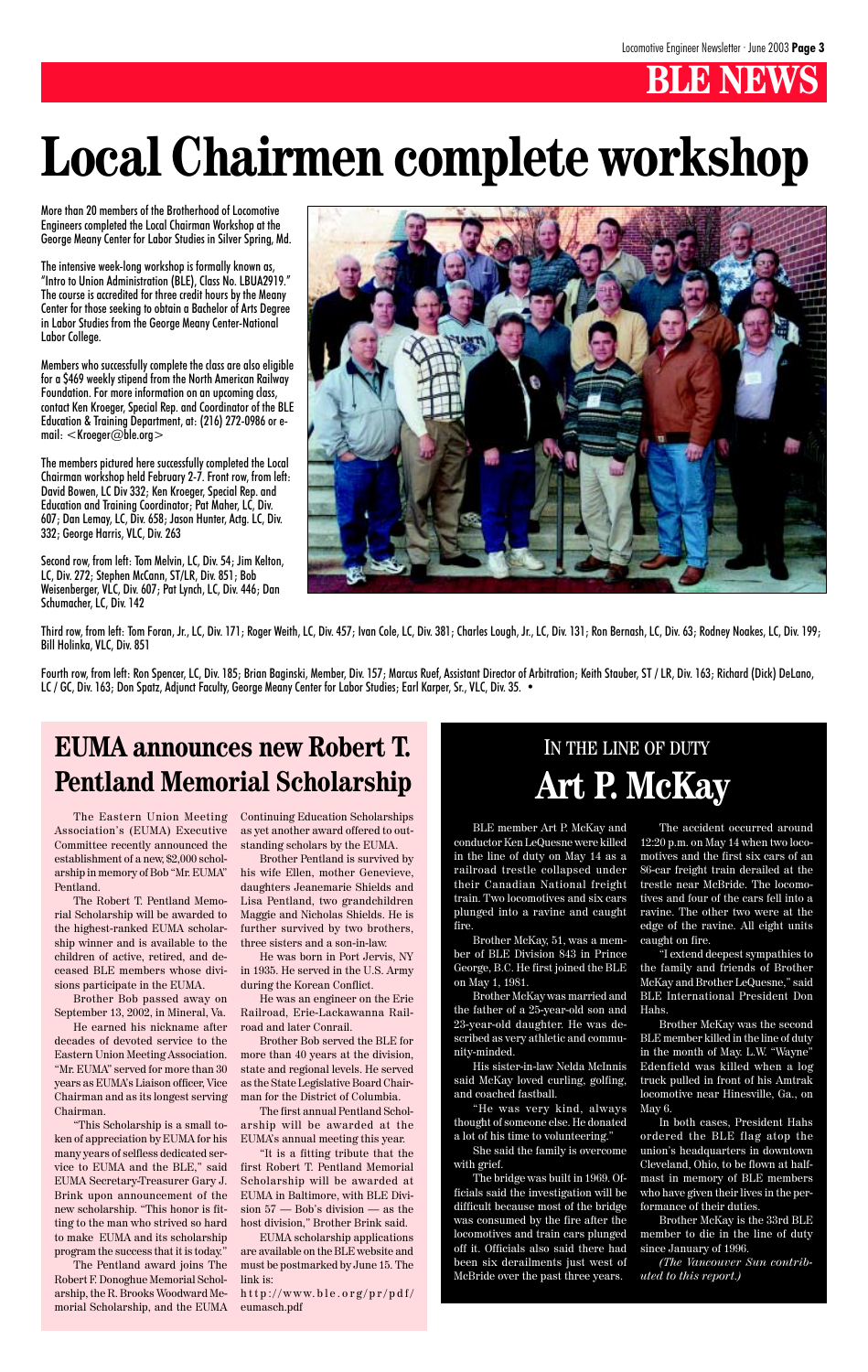| TABLE I - LOCOMOTIVE ENGINEERS - PASSENGER SERVICE<br>Effective July 1, 2003                                                                                                                                                                                                                                                                                                                                                                                                                                                                                                                                                                                                                                                                                                                                                                                                                                                                    |                                                                                                                                                                                                                                                                                                                    |                                                                                                                                                                                                                                                                      |                                                                                                                                                                                                                                                                                                        |                                                                                                                                                                                                                                                                               |  |  |  |  |  |  |
|-------------------------------------------------------------------------------------------------------------------------------------------------------------------------------------------------------------------------------------------------------------------------------------------------------------------------------------------------------------------------------------------------------------------------------------------------------------------------------------------------------------------------------------------------------------------------------------------------------------------------------------------------------------------------------------------------------------------------------------------------------------------------------------------------------------------------------------------------------------------------------------------------------------------------------------------------|--------------------------------------------------------------------------------------------------------------------------------------------------------------------------------------------------------------------------------------------------------------------------------------------------------------------|----------------------------------------------------------------------------------------------------------------------------------------------------------------------------------------------------------------------------------------------------------------------|--------------------------------------------------------------------------------------------------------------------------------------------------------------------------------------------------------------------------------------------------------------------------------------------------------|-------------------------------------------------------------------------------------------------------------------------------------------------------------------------------------------------------------------------------------------------------------------------------|--|--|--|--|--|--|
| STANDARD RATES OF PAY                                                                                                                                                                                                                                                                                                                                                                                                                                                                                                                                                                                                                                                                                                                                                                                                                                                                                                                           |                                                                                                                                                                                                                                                                                                                    |                                                                                                                                                                                                                                                                      |                                                                                                                                                                                                                                                                                                        |                                                                                                                                                                                                                                                                               |  |  |  |  |  |  |
| <b>WEIGHT ON DRIVERS</b>                                                                                                                                                                                                                                                                                                                                                                                                                                                                                                                                                                                                                                                                                                                                                                                                                                                                                                                        |                                                                                                                                                                                                                                                                                                                    |                                                                                                                                                                                                                                                                      | Mileage                                                                                                                                                                                                                                                                                                | Hourly                                                                                                                                                                                                                                                                        |  |  |  |  |  |  |
| (Pounds)                                                                                                                                                                                                                                                                                                                                                                                                                                                                                                                                                                                                                                                                                                                                                                                                                                                                                                                                        | Daily                                                                                                                                                                                                                                                                                                              | Regular                                                                                                                                                                                                                                                              | Under Art. VIII                                                                                                                                                                                                                                                                                        | Straight<br>Time                                                                                                                                                                                                                                                              |  |  |  |  |  |  |
| 80,000<br>less than<br>80,000 and less than<br>100.000<br>140,000<br>100,000 and less than<br>170,000<br>140,000 and less than<br>170,000 and less than<br>200,000<br>200,000 and less than<br>250,000<br>300,000<br>250,000 and less than<br>300,000 and less than<br>350,000<br>350,000 and less than<br>400.000<br>400,000 and less than<br>450,000<br>450,000 and less than<br>500,000<br>500,000 and less than<br>550,000<br>550,000 and less than<br>600,000<br>600,000 and less than<br>650,000<br>650,000 and less than<br>700,000<br>700,000 and less than<br>750,000<br>750,000 and less than<br>800,000<br>800,000 and less than<br>850,000<br>850,000 and less than 900,000<br>900,000 and less than 950,000<br>950,000 and less than 1,000,000<br>$1,000,000$ pounds and over:<br>For each additional 50,000<br>pounds or fraction thereof add:<br>MOTOR AND ELECTRIC CARS<br>In multiple or single unit<br>Daily Earnings Minimun | \$143.97<br>\$143.97<br>\$144.06<br>\$144.14<br>\$144.23<br>\$144.32<br>\$144.40<br>\$144.49<br>\$144.57<br>\$144.66<br>\$144.75<br>\$144.83<br>\$144.92<br>\$145.00<br>\$145.09<br>\$145.17<br>\$145.26<br>\$145.34<br>\$145.43<br>\$145.51<br>\$145.60<br>\$.08 and \$.09<br>Alternately<br>\$144.23<br>\$145.29 | \$1.0982<br>\$1.0982<br>\$1.0991<br>\$1.0999<br>\$1.1008<br>\$1.1017<br>\$1.1025<br>\$1.1034<br>\$1.1042<br>\$1.1051<br>\$1.1060<br>\$1.1068<br>\$1.1077<br>\$1.1085<br>\$1.1094<br>\$1.1102<br>\$1.1111<br>\$1.1119<br>\$1.1128<br>\$1.1136<br>\$1.1145<br>\$1.0880 | \$1.1070<br>\$1.1070<br>\$1.1079<br>\$1.1087<br>\$1.1096<br>\$1.1105<br>\$1.1113<br>\$1.1122<br>\$1.1130<br>\$1.1139<br>\$1.1148<br>\$1.1156<br>\$1.1165<br>\$1.1173<br>\$1.1182<br>\$1.1190<br>\$1.1199<br>\$1.1207<br>\$1.1216<br>\$1.1224<br>\$1.1233<br>\$.08 and \$.09<br>Alternately<br>\$1.1775 | \$17.9963<br>\$17.9963<br>\$18,0075<br>\$18,0175<br>\$18,0288<br>\$18,0400<br>\$18,0500<br>\$18.0613<br>\$18,0713<br>\$18.0825<br>\$18,0938<br>\$18.1038<br>\$18.1150<br>\$18.1250<br>\$18.1363<br>\$18.1463<br>\$18.1575<br>\$18.1675<br>\$18.1788<br>\$18.1888<br>\$18,2000 |  |  |  |  |  |  |
|                                                                                                                                                                                                                                                                                                                                                                                                                                                                                                                                                                                                                                                                                                                                                                                                                                                                                                                                                 |                                                                                                                                                                                                                                                                                                                    |                                                                                                                                                                                                                                                                      |                                                                                                                                                                                                                                                                                                        |                                                                                                                                                                                                                                                                               |  |  |  |  |  |  |

These rate tables, effective July 1, 2003, reflect a cost-of-living increase of 16 cents per hour or \$1.28 per basic day (\$0.0128 per mile). Not reflected in these tables is the fact that BLE members contribute 4 cents per hour or 32 cents per basic day toward Health and Welfare premiums. It also should be

noted that these figures are derived from the BLE National Agreement. The rates in effect on some properties differ slightly from the published rates, because of the effect of different system agreements. Your general chairman's office should have the rates in effect on your property.

| TABLE II - LOCOMOTIVE ENGINEERS<br>THROUGH FREIGHT SERVICE - WITH A FIREMAN (HELPER)<br>Effective July 1, 2003                                                                                                                                                                                                                                                                                                                                                                                                                                                                                                                                                                                                                                                                                                                                                                                                                                                                                        |                                                                                                                                                                                                                                                                                                                                  |                                                                                                                                                                                                                                                                                                                                  |                                                                                                                                                                                                                                                                                                                                  |                                                                                                                                                                                                                                                                                                                                                             |                                                                                                                                                                                                                                                                                                                                                             |  |  |  |
|-------------------------------------------------------------------------------------------------------------------------------------------------------------------------------------------------------------------------------------------------------------------------------------------------------------------------------------------------------------------------------------------------------------------------------------------------------------------------------------------------------------------------------------------------------------------------------------------------------------------------------------------------------------------------------------------------------------------------------------------------------------------------------------------------------------------------------------------------------------------------------------------------------------------------------------------------------------------------------------------------------|----------------------------------------------------------------------------------------------------------------------------------------------------------------------------------------------------------------------------------------------------------------------------------------------------------------------------------|----------------------------------------------------------------------------------------------------------------------------------------------------------------------------------------------------------------------------------------------------------------------------------------------------------------------------------|----------------------------------------------------------------------------------------------------------------------------------------------------------------------------------------------------------------------------------------------------------------------------------------------------------------------------------|-------------------------------------------------------------------------------------------------------------------------------------------------------------------------------------------------------------------------------------------------------------------------------------------------------------------------------------------------------------|-------------------------------------------------------------------------------------------------------------------------------------------------------------------------------------------------------------------------------------------------------------------------------------------------------------------------------------------------------------|--|--|--|
| STANDARD RATES OF PAY                                                                                                                                                                                                                                                                                                                                                                                                                                                                                                                                                                                                                                                                                                                                                                                                                                                                                                                                                                                 |                                                                                                                                                                                                                                                                                                                                  |                                                                                                                                                                                                                                                                                                                                  |                                                                                                                                                                                                                                                                                                                                  |                                                                                                                                                                                                                                                                                                                                                             |                                                                                                                                                                                                                                                                                                                                                             |  |  |  |
| WEIGHT ON DRIVERS                                                                                                                                                                                                                                                                                                                                                                                                                                                                                                                                                                                                                                                                                                                                                                                                                                                                                                                                                                                     |                                                                                                                                                                                                                                                                                                                                  | Mileage                                                                                                                                                                                                                                                                                                                          |                                                                                                                                                                                                                                                                                                                                  | Hourly                                                                                                                                                                                                                                                                                                                                                      |                                                                                                                                                                                                                                                                                                                                                             |  |  |  |
| (Pounds)                                                                                                                                                                                                                                                                                                                                                                                                                                                                                                                                                                                                                                                                                                                                                                                                                                                                                                                                                                                              | Daily                                                                                                                                                                                                                                                                                                                            | Regular                                                                                                                                                                                                                                                                                                                          | Under<br>Art. VIII                                                                                                                                                                                                                                                                                                               | Straight<br>Time                                                                                                                                                                                                                                                                                                                                            | Over-<br>Time                                                                                                                                                                                                                                                                                                                                               |  |  |  |
| less than $140,000$<br>$140,000$ and less than<br>200,000<br>200,000 and less than<br>250,000<br>250,000 and less than<br>300,000<br>300,000 and less than<br>350,000<br>350,000 and less than<br>400,000<br>400,000 and less than<br>450,000<br>450,000 and less than<br>500,000<br>500,000 and less than<br>550,000<br>550,000 and less than<br>600,000<br>600,000 and less than<br>650,000<br>650,000 and less than<br>700,000<br>700,000 and less than<br>750,000<br>750,000 and less than<br>800,000<br>800,000 and less than<br>850,000<br>850,000 and less than<br>900,000<br>900,000 and less than<br>950,000<br>950,000 and less than 1,000,000<br>1,000,000 and less than 1,050,000<br>1,050,000 and less than 1,100,000<br>1,100,000 and less than 1,150,000<br>1,150,000 and less than 1,200,000<br>1,200,000 and less than 1,250,000<br>1,250,000 and less than 1,300,000<br>1,300,000 and less than 1,350,000<br>1,350,000 and less than 1,400,000<br>1,400,000 and less than 1,450,000 | \$154.65<br>\$155.08<br>\$155.25<br>\$155.40<br>\$155.55<br>\$155.76<br>\$155.97<br>\$156.18<br>\$156.39<br>\$156.57<br>\$156.75<br>\$156.93<br>\$157.11<br>\$157.29<br>\$157.47<br>\$157.65<br>\$157.83<br>\$158.01<br>\$158.19<br>\$158.37<br>\$158.55<br>\$158.73<br>\$158.91<br>\$159.09<br>\$159.27<br>\$159.45<br>\$159.63 | \$1.1741<br>\$1.1784<br>\$1.1801<br>\$1.1816<br>\$1.1831<br>\$1.1852<br>\$1.1873<br>\$1.1894<br>\$1.1915<br>\$1.1933<br>\$1.1951<br>\$1.1969<br>\$1.1987<br>\$1.2005<br>\$1.2023<br>\$1.2041<br>\$1.2059<br>\$1.2077<br>\$1.2095<br>\$1.2113<br>\$1.2131<br>\$1.2149<br>\$1.2167<br>\$1.2185<br>\$1.2203<br>\$1.2221<br>\$1.2239 | \$1.2707<br>\$1.2750<br>\$1.2767<br>\$1.2782<br>\$1.2797<br>\$1.2818<br>\$1.2839<br>\$1.2860<br>\$1.2881<br>\$1.2899<br>\$1.2917<br>\$1.2935<br>\$1.2953<br>\$1.2971<br>\$1.2989<br>\$1.3007<br>\$1.3025<br>\$1.3043<br>\$1.3061<br>\$1.3079<br>\$1.3097<br>\$1.3115<br>\$1.3133<br>\$1.3151<br>\$1.3169<br>\$1.3187<br>\$1.3205 | \$19.3313<br>\$19.3850<br>\$19.4063<br>\$19.4250<br>\$19.4438<br>\$19.4700<br>\$19.4963<br>\$19.5225<br>\$19.5488<br>\$19.5713<br>\$19.5938<br>\$19.6163<br>\$19.6388<br>\$19.6613<br>\$19.6838<br>\$19.7063<br>\$19.7288<br>\$19.7513<br>\$19.7738<br>\$19.7963<br>\$19.8188<br>\$19.8413<br>\$19.8638<br>\$19.8863<br>\$19.9088<br>\$19.9313<br>\$19.9538 | \$28.9969<br>\$29.0775<br>\$29.1094<br>\$29.1375<br>\$29.1656<br>\$29.2050<br>\$29.2444<br>\$29.2838<br>\$29.3231<br>\$29.3569<br>\$29.3906<br>\$29.4244<br>\$29.4581<br>\$29.4919<br>\$29.5256<br>\$29.5594<br>\$29.5931<br>\$29.6269<br>\$29.6606<br>\$29.6944<br>\$29.7281<br>\$29.7619<br>\$29.7956<br>\$29.8294<br>\$29.8631<br>\$29.8969<br>\$29.9306 |  |  |  |
| 1,450,000 and less than 1,500,000<br>1,500,000 and less than 1,550,000<br>1,550,000 and less than 1,600,000<br>1,600,000 and less than 1,650,000<br>1,650,000 and less than 1,700,000                                                                                                                                                                                                                                                                                                                                                                                                                                                                                                                                                                                                                                                                                                                                                                                                                 | \$159.81<br>\$159.99<br>\$160.17<br>\$160.35<br>\$160.53                                                                                                                                                                                                                                                                         | \$1.2257<br>\$1.2275<br>\$1.2293<br>\$1.2311<br>\$1.2329                                                                                                                                                                                                                                                                         | \$1.3223<br>\$1.3241<br>\$1.3259<br>\$1.3277<br>\$1.3295                                                                                                                                                                                                                                                                         | \$19.9763<br>\$19.9988<br>\$20.0213<br>\$20.0438<br>\$20.0663                                                                                                                                                                                                                                                                                               | \$29.9644<br>\$29.9981<br>\$30.0319<br>\$30.0656<br>\$30.0994                                                                                                                                                                                                                                                                                               |  |  |  |
| 1,700,000 and less than 1,750,000<br>1,750,000 and less than 1,800,000<br>1,800,000 and less than 1,850,000<br>1,850,000 and less than 1,900,000<br>1,900,000 and less than 1,950,000<br>1,950,000 and less than 2,000,000<br>$2,000,000$ pounds and over:<br>For each additional 50,000                                                                                                                                                                                                                                                                                                                                                                                                                                                                                                                                                                                                                                                                                                              | \$160.71<br>\$160.89<br>\$161.07<br>\$161.25<br>\$161.43<br>\$161.61<br>\$.18                                                                                                                                                                                                                                                    | \$1.2347<br>\$1.2365<br>\$1.2383<br>\$1.2401<br>\$1.2419<br>\$1.2437<br>\$.18                                                                                                                                                                                                                                                    | \$1.3313<br>\$1.3331<br>\$1.3349<br>\$1.3367<br>\$1.3385<br>\$1.3403<br>\$.18                                                                                                                                                                                                                                                    | \$20.0888<br>\$20.1113<br>\$20.1338<br>\$20.1563<br>\$20.1788<br>\$20.2013                                                                                                                                                                                                                                                                                  | \$30.1331<br>\$30.1669<br>\$30.2006<br>\$30.2344<br>\$30.2681<br>\$30.3019                                                                                                                                                                                                                                                                                  |  |  |  |
| pounds or fraction thereof add:                                                                                                                                                                                                                                                                                                                                                                                                                                                                                                                                                                                                                                                                                                                                                                                                                                                                                                                                                                       |                                                                                                                                                                                                                                                                                                                                  |                                                                                                                                                                                                                                                                                                                                  |                                                                                                                                                                                                                                                                                                                                  |                                                                                                                                                                                                                                                                                                                                                             |                                                                                                                                                                                                                                                                                                                                                             |  |  |  |

| <b>TABLE III - LOCOMOTIVE ENGINEERS</b><br>THROUGH FREIGHT SERVICE — WITHOUT A FIREMAN (HELPER)—\$4.00<br>Effective July 1, 2003<br>STANDARD RATES OF PAY                                                                  |                                                                      |                                                                      | TABLE IV - LOCOMOTIVE ENGINEERS<br>THROUGH FREIGHT SERVICE - WITHOUT A FIREMAN (HELPER)-\$6.00<br>Effective July 1, 2003<br>STANDARD RATES OF PAY |                                          |                                                                                                                                                                      |                                                                                                                                                                                                                            |                                                                      |                                                                      |                                                                      |                                                               |                                                                                                |
|----------------------------------------------------------------------------------------------------------------------------------------------------------------------------------------------------------------------------|----------------------------------------------------------------------|----------------------------------------------------------------------|---------------------------------------------------------------------------------------------------------------------------------------------------|------------------------------------------|----------------------------------------------------------------------------------------------------------------------------------------------------------------------|----------------------------------------------------------------------------------------------------------------------------------------------------------------------------------------------------------------------------|----------------------------------------------------------------------|----------------------------------------------------------------------|----------------------------------------------------------------------|---------------------------------------------------------------|------------------------------------------------------------------------------------------------|
| WEIGHT ON DRIVERS                                                                                                                                                                                                          |                                                                      | Mileage                                                              |                                                                                                                                                   |                                          | Hourly                                                                                                                                                               | WEIGHT ON DRIVERS                                                                                                                                                                                                          |                                                                      | Mileage                                                              |                                                                      | Hourly                                                        |                                                                                                |
| (Pounds)                                                                                                                                                                                                                   | Daily                                                                | Regular                                                              | Under<br>Art. VIII                                                                                                                                | Straight<br>Time                         | Over-<br>Time                                                                                                                                                        | (Pounds)                                                                                                                                                                                                                   | Daily                                                                | Regular                                                              | Under<br>Art. VIII                                                   | Straight<br>Time                                              | Over-<br>Time                                                                                  |
| less than $140,000$<br>140,000 and less than 200,000<br>200,000 and less than 250,000<br>250,000 and less than 300,000<br>300,000 and less than 350,000                                                                    | \$158.65<br>\$159.08<br>\$159.25<br>\$159.40<br>\$159.55             | \$1.2141<br>\$1.2184<br>\$1.2201<br>\$1.2216<br>\$1.2231             | \$1.3857<br>\$1.3900<br>\$1.3917<br>\$1.3932<br>\$1.3947                                                                                          |                                          | \$19.8313 \$29.7469<br>\$19,8850 \$29,8275<br>\$19.9063 \$29.8594<br>\$19.9250 \$29.8875<br>\$19.9438 \$29.9156                                                      | less than $140,000$<br>140,000 and less than 200,000<br>200,000 and less than 250,000<br>250,000 and less than 300,000<br>300,000 and less than 350,000                                                                    | \$160.65<br>\$161.08<br>\$161.25<br>\$161.40<br>\$161.55             | \$1.2341<br>\$1.2401<br>\$1.2416<br>\$1.2431<br>\$1.2452             | \$1.4057<br>\$1.4100<br>\$1.4117<br>\$1.4132<br>\$1.4147             | \$20.0813<br>\$20.1350<br>\$20.1563<br>\$20.1750<br>\$20.1938 | \$30.1219<br>\$30.2025<br>\$30.2344<br>\$30.2625<br>\$30.2906                                  |
| 350,000 and less than 400,000<br>400,000 and less than 450,000<br>450,000 and less than 500,000<br>500,000 and less than 550,000<br>550,000 and less than 600,000                                                          | \$159.76<br>\$159.97<br>\$160.18<br>\$160.39<br>\$160.57             | \$1.2252<br>\$1.2273<br>\$1.2294<br>\$1.2315<br>\$1.2333             | \$1.3968<br>\$1.3989<br>\$1.4010<br>\$1.4031<br>\$1.4049                                                                                          | \$19.9700<br>$$20.0488 \;   \; $30.0731$ | \$29.9550<br>$$19.9963 \; \; $29.9944$<br>$$20.0225 \;   \; $30.0338$<br>$$20.0713$ \\$30.1069                                                                       | 350,000 and less than 400,000<br>400,000 and less than 450,000<br>450,000 and less than 500,000<br>$500,\!000$ and less than $\,$ $550,\!000$<br>550,000 and less than 600,000                                             | \$161.76<br>\$161.97<br>\$162.18<br>\$162.39<br>\$162.57             | \$1.2473<br>\$1.2494<br>\$1.2515<br>\$1.2533<br>\$1.2551             | \$1.4168<br>\$1.4189<br>\$1.4210<br>\$1.4231<br>\$1.4249             | \$20.2200<br>\$20.2463<br>\$20.2725<br>\$20.2988<br>\$20.3213 | \$30,3300<br>\$30.3694<br>\$30.4088<br>\$30.4481<br>\$30.4819                                  |
| 600,000 and less than 650,000<br>650,000 and less than 700,000<br>700,000 and less than 750,000<br>750,000 and less than 800,000                                                                                           | \$160.75<br>\$160.93<br>\$161.11<br>\$161.29                         | \$1.2351<br>\$1.2369<br>\$1.2387<br>\$1.2405                         | \$1.4067<br>\$1.4085<br>\$1.4103<br>\$1.4121                                                                                                      |                                          | $$20.0938 \; \; $30.1406$<br>$$20.1163 \;   \; $30.1744$<br>$$20.1388 \;   \; $30.2081$<br>$$20.1613 \;   \; $30.2419$                                               | 600,000 and less than 650,000<br>650,000 and less than 700,000<br>700,000 and less than 750,000<br>750,000 and less than 800,000                                                                                           | \$162.75<br>\$162.93<br>\$163.11<br>\$163.29                         | \$1.2569<br>\$1.2587<br>\$1.2605<br>\$1.2623                         | \$1.4267<br>\$1.4285<br>\$1.4303<br>\$1.4321                         | \$20.3438<br>\$20.3663<br>\$20.3888                           | \$30.5156<br>\$30.5494<br>\$30.5831<br>$$20.4113 \;   \; $30.6169$                             |
| 800,000 and less than 850,000<br>850,000 and less than 900,000<br>900,000 and less than 950,000<br>950,000 and less than 1,000,000                                                                                         | \$161.47<br>\$161.65<br>\$161.83<br>\$162.01                         | \$1.2423<br>\$1.2441<br>\$1.2459<br>\$1.2477                         | \$1.4139<br>\$1.4157<br>\$1.4175<br>\$1.4193                                                                                                      | \$20.2063<br>$$20.2288 \;   \; $30.3431$ | $$20.1838$ \s30.2756<br>\$30.3094<br>\$20.2513   \$30.3769                                                                                                           | 800,000 and less than 850,000<br>850,000 and less than 900,000<br>900,000 and less than 950,000<br>950,000 and less than 1,000,000                                                                                         | \$163.47<br>\$163.65<br>\$163.83<br>\$164.01                         | \$1.2641<br>\$1.2659<br>\$1.2677<br>\$1.2695                         | \$1.4339<br>\$1.4357<br>\$1.4375<br>\$1.4393                         | \$20.4338<br>\$20.4563<br>\$20.4788<br>\$20.5013              | \$30.6506<br>\$30.6844<br>\$30.7181<br>\$30.7519                                               |
| $1,000,000$ and less than $1,050,000$<br>1,050,000 and less than 1,100,000<br>$1,100,000$ and less than $1,150,000$<br>1,150,000 and less than 1,200,000<br>1,200,000 and less than 1,250,000                              | \$162.19<br>\$162.37<br>\$162.55<br>\$162.73<br>\$162.91             | \$1.2495<br>\$1.2513<br>\$1.2531<br>\$1.2549<br>\$1.2567             | \$1.4211<br>\$1.4229<br>\$1.4247<br>\$1.4265<br>\$1.4283                                                                                          |                                          | $$20.2738$ \s30.4106<br>$$20.2963$ \s30.4444<br>$$20.3188$ \s30.4781<br>\$20.3413 \$30.5119<br>$$20.3638 \; \; $30.5456$                                             | 1,000,000 and less than 1,050,000<br>1,050,000 and less than 1,100,000<br>1,100,000 and less than 1,150,000<br>1,150,000 and less than 1,200,000<br>1,200,000 and less than 1,250,000                                      | \$164.19<br>\$164.37<br>\$164.55<br>\$164.73<br>\$164.91             | \$1.2713<br>\$1.2731<br>\$1.2749<br>\$1.2767<br>\$1.2785             | \$1.4411<br>\$1.4429<br>\$1.4447<br>\$1.4465<br>\$1.4483             | \$20.5238<br>\$20.5463<br>\$20.5688<br>\$20.5913<br>\$20.6138 | \$30.7856<br>\$30.8194<br>\$30.8531<br>\$30.8869<br>\$30.9206                                  |
| 1,250,000 and less than 1,300,000<br>1,300,000 and less than 1,350,000<br>1,350,000 and less than 1,400,000<br>1,400,000 and less than 1,450,000<br>1,450,000 and less than 1,500,000                                      | \$163.09<br>\$163.27<br>\$163.45<br>\$163.63<br>\$163.81             | \$1.2585<br>\$1.2603<br>\$1.2621<br>\$1.2639<br>\$1.2657             | \$1.4301<br>\$1.4319<br>\$1.4337<br>\$1.4355<br>\$1.4373                                                                                          |                                          | $$20.3863 \;   \; $30.5794$<br>$$20.4088$ \s30.6131<br>$$20.4313 \;   \; $30.6469$<br>$$20.4538 \; \; $30.6806$<br>$$20.4763 \;   \; $30.7144$                       | 1,250,000 and less than 1,300,000<br>$1,\!300,\!000$ and less than $1,\!350,\!000$<br>1.350,000 and less than 1.400,000<br>1,400,000 and less than 1,450,000<br>1,450,000 and less than 1,500,000                          | \$165.09<br>\$165.27<br>\$165.45<br>\$165.63<br>\$165.81             | \$1.2803<br>\$1.2821<br>\$1.2839<br>\$1.2857<br>\$1.2873             | \$1.4501<br>\$1.4519<br>\$1.4537<br>\$1.4555<br>\$1.4573             | \$20.6363<br>\$20.6588<br>\$20.6813<br>\$20.7038              | \$30,9544<br>\$30.9881<br>\$31.0219<br>\$31.0556<br>\$20.7263   \$31.0894                      |
| 1,500,000 and less than 1,550,000<br>1,550,000 and less than 1,600,000<br>1,600,000 and less than 1,650,000<br>1,650,000 and less than 1,700,000                                                                           | \$163.99<br>\$164.17<br>\$164.35<br>\$164.53                         | \$1.2675<br>\$1.2693<br>\$1.2711<br>\$1.2729                         | \$1.4391<br>\$1.4409<br>\$1.4427<br>\$1.4445                                                                                                      |                                          | $$20.4988 \;   \; $30.7481$<br>$$20.5213 \;   \; $30.7819$<br>$$20.5438 \; \; $30.8156$<br>$$20.5663 \; \; $30.8494$                                                 | 1.500,000 and less than 1.550,000<br>1.550,000 and less than 1.600,000<br>1,600,000 and less than 1,650,000<br>$1,650,000$ and less than $1,700,000$                                                                       | \$165.99<br>\$166.17<br>\$166.35<br>\$166.53                         | \$1.2893<br>\$1.2911<br>\$1.2929<br>\$1.2947                         | \$1.4591<br>\$1.4609<br>\$1.4627<br>\$1.4645                         | \$20.7488<br>\$20.7713<br>\$20.8163                           | \$31.1231<br>\$31.1569<br>$$20.7938 \mid $31.1906$<br>\$31.2244                                |
| 1,700,000 and less than 1,750,000<br>1,750,000 and less than 1,800,000<br>1,800,000 and less than 1,850,000<br>1,850,000 and less than 1,900,000<br>1,900,000 and less than 1,950,000<br>1,950,000 and less than 2,000,000 | \$164.71<br>\$164.89<br>\$165.07<br>\$165.25<br>\$165.43<br>\$165.61 | \$1.2747<br>\$1.2765<br>\$1.2783<br>\$1.2801<br>\$1.2819<br>\$1.2837 | \$1.4463<br>\$1.4481<br>\$1.4499<br>\$1.4517<br>\$1.4535<br>\$1.4553                                                                              |                                          | \$20.5888 \$30.8831<br>$$20.6113 \;   \; $30.9169$<br>$$20.6338 \; \; $30.9506$<br>$$20.6563 \; \; $30.9844$<br>\$20.6788   \$31.0181<br>$$20.7013 \;   \; $31.0519$ | 1,700,000 and less than 1,750,000<br>1,750,000 and less than 1,800,000<br>1,800,000 and less than 1,850,000<br>1,850,000 and less than 1,900,000<br>1,900,000 and less than 1,950,000<br>1,950,000 and less than 2,000,000 | \$166.71<br>\$166.89<br>\$167.07<br>\$167.25<br>\$167.43<br>\$167.61 | \$1.2965<br>\$1.2983<br>\$1.3001<br>\$1.3019<br>\$1.3037<br>\$1.3053 | \$1.4663<br>\$1.4681<br>\$1.4699<br>\$1.4717<br>\$1.4735<br>\$1.4753 | \$20.8388<br>\$20.9063<br>\$20.9288<br>\$20.9513              | \$31.2581<br>\$20.8613 \$31.2919<br>\$20.8838 \$31.3256<br>\$31.3594<br>\$31.3931<br>\$31.4269 |
| $2,000,000$ pounds and over:<br>For each additional 50,000<br>pounds or fraction thereof add:                                                                                                                              | \$.18                                                                | \$.18                                                                | \$.18                                                                                                                                             |                                          |                                                                                                                                                                      | $2,000,000$ pounds and over:<br>For each additional 50,000<br>pounds or fraction thereof add:                                                                                                                              | \$.18                                                                | \$.18                                                                | \$.18                                                                |                                                               |                                                                                                |

1

| <b>THROUGH PREJULI SERVICE</b> — WITHOUT A PHUEMAN (HELI ER)— $\phi$ 4.00<br>Effective July 1, 2003<br>STANDARD RATES OF PAY                                                                                               |                                                                      |                                                                      |                                                                      | Effective July 1, 2003<br>STANDARD RATES OF PAY                                                                |                                                               |  |                                                                                                                                                                                                                            |                                                                      |                                                                      |                                                                      |                                                                                                                                                              |               |
|----------------------------------------------------------------------------------------------------------------------------------------------------------------------------------------------------------------------------|----------------------------------------------------------------------|----------------------------------------------------------------------|----------------------------------------------------------------------|----------------------------------------------------------------------------------------------------------------|---------------------------------------------------------------|--|----------------------------------------------------------------------------------------------------------------------------------------------------------------------------------------------------------------------------|----------------------------------------------------------------------|----------------------------------------------------------------------|----------------------------------------------------------------------|--------------------------------------------------------------------------------------------------------------------------------------------------------------|---------------|
| WEIGHT ON DRIVERS                                                                                                                                                                                                          |                                                                      | Mileage                                                              |                                                                      |                                                                                                                | Hourly                                                        |  | WEIGHT ON DRIVERS                                                                                                                                                                                                          |                                                                      | Mileage                                                              |                                                                      | Hourly                                                                                                                                                       |               |
| (Pounds)                                                                                                                                                                                                                   | Daily                                                                | Regular                                                              | Under<br>Art. VIII                                                   | Straight<br>Time                                                                                               | Over-<br>Time                                                 |  | (Pounds)                                                                                                                                                                                                                   | Daily                                                                | Regular                                                              | Under<br>Art. VIII                                                   | Straight<br>Time                                                                                                                                             | Over-<br>Time |
| less than $140,000$<br>140,000 and less than 200,000<br>250,000<br>200,000 and less than<br>250,000 and less than 300,000<br>300,000 and less than 350,000                                                                 | \$158.65<br>\$159.08<br>\$159.25<br>\$159.40<br>\$159.55             | \$1.2141<br>\$1.2184<br>\$1.2201<br>\$1.2216<br>\$1.2231             | \$1.3857<br>\$1.3900<br>\$1.3917<br>\$1.3932<br>\$1.3947             | \$19.8313<br>\$19.8850<br>\$19.9063<br>\$19.9250<br>\$19.9438                                                  | \$29.7469<br>\$29.8275<br>\$29.8594<br>\$29.8875<br>\$29.9156 |  | less than $140,000$<br>140,000 and less than 200,000<br>200,000 and less than 250,000<br>250,000 and less than 300,000<br>300,000 and less than 350,000                                                                    | \$160.65<br>\$161.08<br>\$161.25<br>\$161.40<br>\$161.55             | \$1.2341<br>\$1.2401<br>\$1.2416<br>\$1.2431<br>\$1.2452             | \$1.4057<br>\$1.4100<br>\$1.4117<br>\$1.4132<br>\$1.4147             | $$20.0813 \;   \; $30.1219$<br>\$20.1350 \$30.2025<br>$$20.1563$ \\$30.2344<br>$$20.1750 \mid $30.2625$<br>\$20.1938   \$30.2906                             |               |
| 350,000 and less than 400,000<br>400,000 and less than 450,000<br>500,000<br>$450.000$ and less than<br>500,000 and less than 550,000<br>550,000 and less than 600,000                                                     | \$159.76<br>\$159.97<br>\$160.18<br>\$160.39<br>\$160.57             | \$1.2252<br>\$1,2273<br>\$1.2294<br>\$1.2315<br>\$1.2333             | \$1.3968<br>\$1.3989<br>\$1.4010<br>\$1.4031<br>\$1.4049             | \$19,9700<br>\$19.9963<br>\$20.0225<br>\$20.0488<br>$$20.0713 \;   \; $30.1069$                                | \$29.9550<br>\$29.9944<br>\$30.0338<br>\$30.0731              |  | 350,000 and less than 400,000<br>400,000 and less than 450,000<br>450,000 and less than 500,000<br>500,000 and less than 550,000<br>550,000 and less than 600,000                                                          | \$161.76<br>\$161.97<br>\$162.18<br>\$162.39<br>\$162.57             | \$1.2473<br>\$1.2494<br>\$1.2515<br>\$1.2533<br>\$1.2551             | \$1.4168<br>\$1.4189<br>\$1.4210<br>\$1.4231<br>\$1.4249             | $$20.2200 \;   \; $30.3300$<br>$$20.2463 \; \; $30.3694$<br>$$20.2725$ \s30.4088<br>$$20.2988 \;   \; $30.4481$<br>\$20.3213 \$30.4819                       |               |
| 600,000 and less than 650,000<br>650,000 and less than 700,000<br>700,000 and less than 750,000<br>750,000 and less than 800,000                                                                                           | \$160.75<br>\$160.93<br>\$161.11<br>\$161.29                         | \$1.2351<br>\$1.2369<br>\$1.2387<br>\$1.2405                         | \$1.4067<br>\$1.4085<br>\$1.4103<br>\$1.4121                         | \$20.0938<br>$$20.1163 \;   \; $30.1744$<br>\$20.1388<br>$$20.1613 \mid $30.2419$                              | \$30.1406<br>\$30.2081                                        |  | 600,000 and less than 650,000<br>650,000 and less than 700,000<br>700,000 and less than 750,000<br>750,000 and less than 800,000                                                                                           | \$162.75<br>\$162.93<br>\$163.11<br>\$163.29                         | \$1.2569<br>\$1.2587<br>\$1.2605<br>\$1.2623                         | \$1.4267<br>\$1.4285<br>\$1.4303<br>\$1.4321                         | $$20.3438 \; \; $30.5156$<br>\$20.3663 \$30.5494<br>$$20.3888 \; \; $30.5831$<br>$$20.4113 \;   \; $30.6169$                                                 |               |
| 800,000 and less than 850,000<br>850,000 and less than 900,000<br>900,000 and less than 950,000<br>950,000 and less than 1,000,000                                                                                         | \$161.47<br>\$161.65<br>\$161.83<br>\$162.01                         | \$1.2423<br>\$1.2441<br>\$1.2459<br>\$1.2477                         | \$1.4139<br>\$1.4157<br>\$1.4175<br>\$1.4193                         | $$20.1838 \;   \; $30.2756$<br>\$20.2063<br>\$20,2288<br>$$20.2513 \;   \; $30.3769$                           | \$30.3094<br>\$30.3431                                        |  | 800,000 and less than 850,000<br>850,000 and less than 900,000<br>900,000 and less than 950,000<br>950,000 and less than 1,000,000                                                                                         | \$163.47<br>\$163.65<br>\$163.83<br>\$164.01                         | \$1.2641<br>\$1.2659<br>\$1.2677<br>\$1.2695                         | \$1.4339<br>\$1.4357<br>\$1.4375<br>\$1.4393                         | $$20.4338 \; \; $30.6506$<br>\$20.4563 \$30.6844<br>\$20.4788   \$30.7181<br>$$20.5013 \;   \; $30.7519$                                                     |               |
| 1,000,000 and less than 1,050,000<br>1,050,000 and less than 1,100,000<br>1,100,000 and less than 1,150,000<br>1,150,000 and less than 1,200,000<br>1,200,000 and less than 1,250,000                                      | \$162.19<br>\$162.37<br>\$162.55<br>\$162.73<br>\$162.91             | \$1.2495<br>\$1.2513<br>\$1.2531<br>\$1.2549<br>\$1.2567             | \$1.4211<br>\$1.4229<br>\$1.4247<br>\$1.4265<br>\$1.4283             | \$20.2738<br>$$20.2963 \;   \; $30.4444$<br>$$20.3188 \mid $30.4781$<br>\$20.3413<br>$$20.3638 \; \; $30.5456$ | \$30,4106<br>\$30.5119                                        |  | 1,000,000 and less than 1,050,000<br>$1,050,000$ and less than $1,100,000$<br>1,100,000 and less than $1,150,000$<br>1,150,000 and less than 1,200,000<br>1,200,000 and less than $1,250,000$                              | \$164.19<br>\$164.37<br>\$164.55<br>\$164.73<br>\$164.91             | \$1.2713<br>\$1.2731<br>\$1.2749<br>\$1.2767<br>\$1.2785             | \$1.4411<br>\$1.4429<br>\$1.4447<br>\$1.4465<br>\$1.4483             | $$20.5238 \mid $30.7856$<br>\$20.5463   \$30.8194<br>$$20.5688 \; \; $30.8531$<br>$$20.5913 \;   \; $30.8869$<br>$$20.6138 \; \; $30.9206$                   |               |
| 1,250,000 and less than 1,300,000<br>1,300,000 and less than 1,350,000<br>1,350,000 and less than 1,400,000<br>1,400,000 and less than 1,450,000<br>1,450,000 and less than 1,500,000                                      | \$163.09<br>\$163.27<br>\$163.45<br>\$163.63<br>\$163.81             | \$1.2585<br>\$1.2603<br>\$1.2621<br>\$1.2639<br>\$1.2657             | \$1.4301<br>\$1.4319<br>\$1.4337<br>\$1.4355<br>\$1.4373             | \$20.3863<br>\$20.4088<br>\$20.4313<br>$$20.4538 \; \; $30.6806$<br>$$20.4763 \;   \; $30.7144$                | \$30.5794<br>\$30.6131<br>\$30.6469                           |  | 1,250,000 and less than 1,300,000<br>1,300,000 and less than 1,350,000<br>1,350,000 and less than 1,400,000<br>1,400,000 and less than 1,450,000<br>1,450,000 and less than 1,500,000                                      | \$165.09<br>\$165.27<br>\$165.45<br>\$165.63<br>\$165.81             | \$1.2803<br>\$1.2821<br>\$1.2839<br>\$1.2857<br>\$1.2873             | \$1.4501<br>\$1.4519<br>\$1.4537<br>\$1.4555<br>\$1.4573             | $$20.6363 \;   \; $30.9544$<br>\$20.6588 \$30.9881<br>$$20.6813 \;   \; $31.0219$<br>\$20.7038 \$31.0556<br>$$20.7263 \;   \; $31.0894$                      |               |
| 1,500,000 and less than 1,550,000<br>1,550,000 and less than 1,600,000<br>1,600,000 and less than 1,650,000<br>1,650,000 and less than 1,700,000                                                                           | \$163.99<br>\$164.17<br>\$164.35<br>\$164.53                         | \$1.2675<br>\$1.2693<br>\$1.2711<br>\$1.2729                         | \$1.4391<br>\$1.4409<br>\$1.4427<br>\$1.4445                         | \$20.4988<br>\$20.5213<br>\$20.5438<br>$$20.5663 \; \; $30.8494$                                               | \$30.7481<br>\$30.7819<br>\$30.8156                           |  | 1,500,000 and less than 1,550,000<br>1,550,000 and less than 1,600,000<br>1,600,000 and less than 1,650,000<br>1,650,000 and less than 1,700,000                                                                           | \$165.99<br>\$166.17<br>\$166.35<br>\$166.53                         | \$1.2893<br>\$1.2911<br>\$1.2929<br>\$1.2947                         | \$1.4591<br>\$1.4609<br>\$1.4627<br>\$1.4645                         | $$20.7488 \mid $31.1231$<br>$$20.7713 \;   \; $31.1569$<br>$$20.7938 \; \; $31.1906$<br>$$20.8163 \;   \; $31.2244$                                          |               |
| 1.700,000 and less than 1.750,000<br>1.750,000 and less than 1.800,000<br>1,800,000 and less than 1,850,000<br>1,850,000 and less than 1,900,000<br>1,900,000 and less than 1,950,000<br>1,950,000 and less than 2,000,000 | \$164.71<br>\$164.89<br>\$165.07<br>\$165.25<br>\$165.43<br>\$165.61 | \$1.2747<br>\$1.2765<br>\$1.2783<br>\$1.2801<br>\$1.2819<br>\$1.2837 | \$1.4463<br>\$1.4481<br>\$1.4499<br>\$1.4517<br>\$1.4535<br>\$1.4553 | \$20.5888<br>\$20.6113<br>\$20.6338<br>\$20.6563<br>\$20.6788<br>$$20.7013 \;   \; $31.0519$                   | \$30.8831<br>\$30.9169<br>\$30.9506<br>\$30.9844<br>\$31.0181 |  | 1.700,000 and less than 1.750,000<br>1,750,000 and less than 1,800,000<br>1,800,000 and less than 1,850,000<br>1,850,000 and less than 1,900,000<br>1,900,000 and less than 1,950,000<br>1,950,000 and less than 2,000,000 | \$166.71<br>\$166.89<br>\$167.07<br>\$167.25<br>\$167.43<br>\$167.61 | \$1.2965<br>\$1.2983<br>\$1.3001<br>\$1.3019<br>\$1.3037<br>\$1.3053 | \$1.4663<br>\$1.4681<br>\$1.4699<br>\$1.4717<br>\$1.4735<br>\$1.4753 | $$20.8388 \;   \; $31.2581$<br>$$20.8613 \times 31.2919$<br>\$20.8838 \$31.3256<br>\$20.9063 \$31.3594<br>\$20.9288 \$31.3931<br>$$20.9513 \;   \; $31.4269$ |               |
| $2,000,000$ pounds and over:<br>For each additional 50,000<br>pounds or fraction thereof add:                                                                                                                              | \$.18                                                                | \$.18                                                                | \$.18                                                                |                                                                                                                |                                                               |  | $2,000,000$ pounds and over:<br>For each additional 50,000<br>pounds or fraction thereof add:                                                                                                                              | \$.18                                                                | \$.18                                                                | \$.18                                                                |                                                                                                                                                              |               |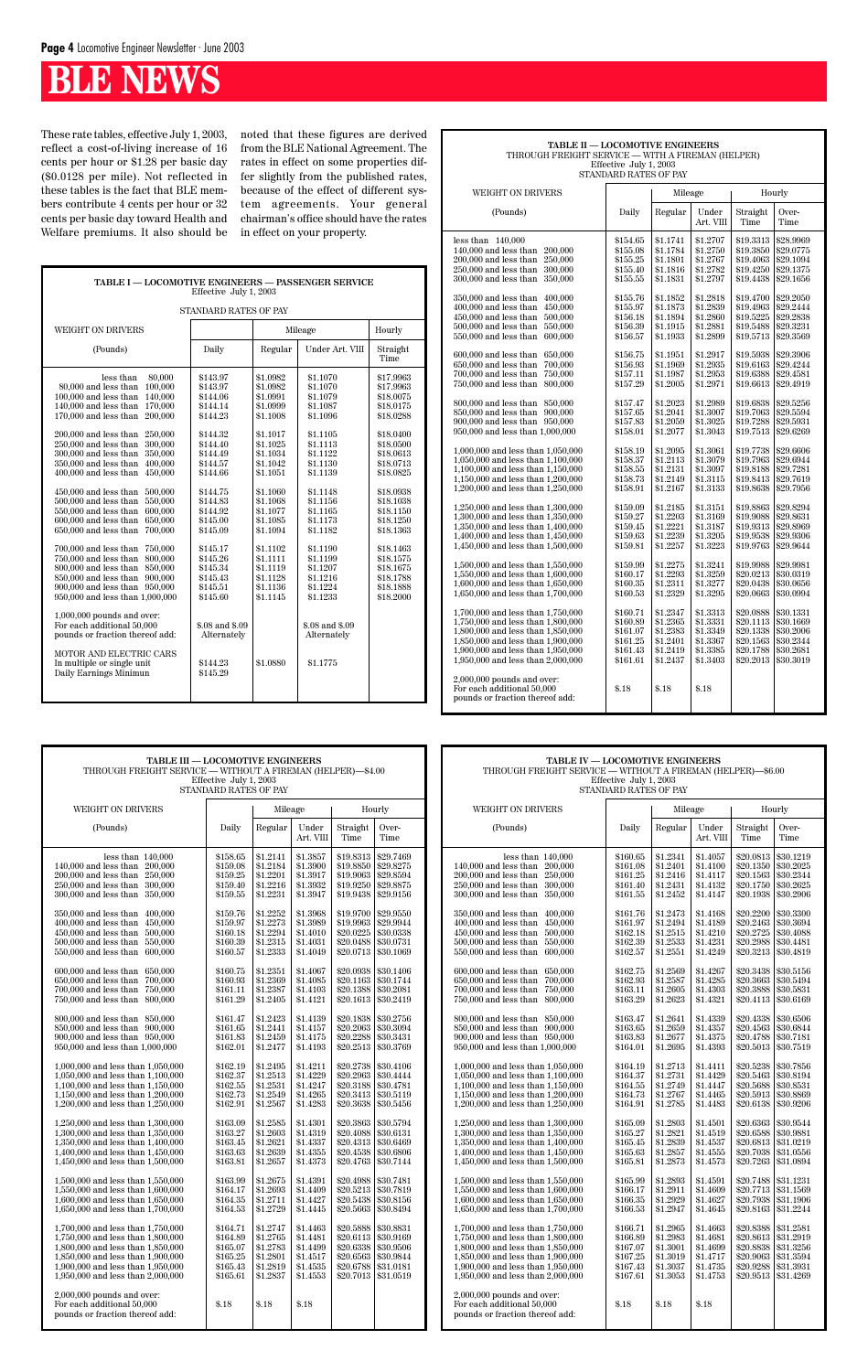| <b>TABLE V - LOCOMOTIVE ENGINEERS</b><br>LOCAL AND WAY FREIGHT SERVICE - WITH A FIREMAN (HELPER)<br>Effective July 1, 2003<br>STANDARD RATES OF PAY                                                                                                                                                                                                                                                                                                                                                                                                                                                                                                                                                                                                                                                                                                                                                                                                                                                                                                                                                                                                                                                                                                                                                                    |                                                                                                                                                                                                                                                                                                                                                                                                                                  |                                                                                                                                                                                                                                                                                                                                                                                                                                  |                                                                                                                                                                                                                                                                                                                                                                                                                                  |                                                                                                                                                                                                                                                                                                                                                                                                                                                                     |                                                                                                                                                                                                                                                                                                                                                                                                                                                                     |  |  |
|------------------------------------------------------------------------------------------------------------------------------------------------------------------------------------------------------------------------------------------------------------------------------------------------------------------------------------------------------------------------------------------------------------------------------------------------------------------------------------------------------------------------------------------------------------------------------------------------------------------------------------------------------------------------------------------------------------------------------------------------------------------------------------------------------------------------------------------------------------------------------------------------------------------------------------------------------------------------------------------------------------------------------------------------------------------------------------------------------------------------------------------------------------------------------------------------------------------------------------------------------------------------------------------------------------------------|----------------------------------------------------------------------------------------------------------------------------------------------------------------------------------------------------------------------------------------------------------------------------------------------------------------------------------------------------------------------------------------------------------------------------------|----------------------------------------------------------------------------------------------------------------------------------------------------------------------------------------------------------------------------------------------------------------------------------------------------------------------------------------------------------------------------------------------------------------------------------|----------------------------------------------------------------------------------------------------------------------------------------------------------------------------------------------------------------------------------------------------------------------------------------------------------------------------------------------------------------------------------------------------------------------------------|---------------------------------------------------------------------------------------------------------------------------------------------------------------------------------------------------------------------------------------------------------------------------------------------------------------------------------------------------------------------------------------------------------------------------------------------------------------------|---------------------------------------------------------------------------------------------------------------------------------------------------------------------------------------------------------------------------------------------------------------------------------------------------------------------------------------------------------------------------------------------------------------------------------------------------------------------|--|--|
| WEIGHT ON DRIVERS                                                                                                                                                                                                                                                                                                                                                                                                                                                                                                                                                                                                                                                                                                                                                                                                                                                                                                                                                                                                                                                                                                                                                                                                                                                                                                      |                                                                                                                                                                                                                                                                                                                                                                                                                                  | Mileage                                                                                                                                                                                                                                                                                                                                                                                                                          |                                                                                                                                                                                                                                                                                                                                                                                                                                  |                                                                                                                                                                                                                                                                                                                                                                                                                                                                     | Hourly                                                                                                                                                                                                                                                                                                                                                                                                                                                              |  |  |
| (Pounds)                                                                                                                                                                                                                                                                                                                                                                                                                                                                                                                                                                                                                                                                                                                                                                                                                                                                                                                                                                                                                                                                                                                                                                                                                                                                                                               | Daily                                                                                                                                                                                                                                                                                                                                                                                                                            | Regular                                                                                                                                                                                                                                                                                                                                                                                                                          | Under<br>Art. VIII                                                                                                                                                                                                                                                                                                                                                                                                               | Straight<br>Time                                                                                                                                                                                                                                                                                                                                                                                                                                                    | Over-<br>Time                                                                                                                                                                                                                                                                                                                                                                                                                                                       |  |  |
| 140,000<br>less than<br>$140,000$ and less than<br>200,000<br>200,000 and less than<br>250,000<br>$250,000$ and less than<br>300,000<br>$300,000$ and less than<br>350,000<br>350,000 and less than<br>400,000<br>400,000 and less than<br>450,000<br>450,000 and less than<br>500,000<br>$500,000$ and less than<br>550,000<br>$550,000$ and less than<br>600,000<br>600,000 and less than<br>650,000<br>650,000 and less than<br>700,000<br>700,000 and less than<br>750,000<br>750,000 and less than<br>800,000<br>800,000 and less than<br>850,000<br>850,000 and less than<br>900,000<br>900,000 and less than<br>950,000<br>950,000 and less than 1,000,000<br>1,000,000 and less than 1,050,000<br>1,050,000 and less than 1,100,000<br>1,100,000 and less than 1,150,000<br>1,150,000 and less than 1,200,000<br>1,200,000 and less than 1,250,000<br>1,250,000 and less than 1,300,000<br>1,300,000 and less than 1,350,000<br>1,350,000 and less than 1,400,000<br>1,400,000 and less than 1,450,000<br>1,450,000 and less than 1,500,000<br>1,500,000 and less than 1,550,000<br>1,550,000 and less than 1,600,000<br>1,600,000 and less than 1,650,000<br>1,650,000 and less than 1,700,000<br>1,700,000 and less than 1,750,000<br>1,750,000 and less than 1,800,000<br>1,800,000 and less than 1,850,000 | \$155.21<br>\$155.64<br>\$155.81<br>\$155.96<br>\$156.09<br>\$156.32<br>\$156.53<br>\$156.74<br>\$156.95<br>\$157.13<br>\$157.31<br>\$157.49<br>\$157.67<br>\$157.85<br>\$158.03<br>\$158.21<br>\$158.39<br>\$158.57<br>\$158.75<br>\$158.93<br>\$159.11<br>\$159.29<br>\$159.47<br>\$159.65<br>\$159.83<br>\$160.01<br>\$160.19<br>\$160.37<br>\$160.55<br>\$160.73<br>\$160.91<br>\$161.09<br>\$161.27<br>\$161.45<br>\$161.63 | \$1.1797<br>\$1.1840<br>\$1.1857<br>\$1.1872<br>\$1.1887<br>\$1.1908<br>\$1.1929<br>\$1.1950<br>\$1.1971<br>\$1.1989<br>\$1.2007<br>\$1.2025<br>\$1.2043<br>\$1.2061<br>\$1.2079<br>\$1.2097<br>\$1.2115<br>\$1.2133<br>\$1.2151<br>\$1.2169<br>\$1.2187<br>\$1.2205<br>\$1.2223<br>\$1.2241<br>\$1.2259<br>\$1.2277<br>\$1.2295<br>\$1.2313<br>\$1.2331<br>\$1.2349<br>\$1.2367<br>\$1.2385<br>\$1.2403<br>\$1.2421<br>\$1.2439 | \$1.2763<br>\$1.2806<br>\$1.2823<br>\$1.2838<br>\$1.2853<br>\$1.2874<br>\$1.2895<br>\$1.2916<br>\$1.2937<br>\$1.2955<br>\$1.2973<br>\$1.2991<br>\$1.3009<br>\$1.3027<br>\$1.3045<br>\$1.3063<br>\$1.3081<br>\$1.3099<br>\$1.3117<br>\$1.3135<br>\$1.3153<br>\$1.3171<br>\$1.3189<br>\$1.3207<br>\$1.3225<br>\$1.3243<br>\$1.3261<br>\$1.3279<br>\$1.3297<br>\$1.3315<br>\$1.3333<br>\$1.3351<br>\$1.3369<br>\$1.3387<br>\$1.3405 | \$19.4013<br>\$19.4550<br>\$19.4763<br>\$19.4950<br>\$19.5113<br>\$19.5400<br>\$19.5663<br>\$19.5925<br>\$19.6188<br>\$19.6413<br>\$19.6638<br>\$19.6863<br>\$19.7088<br>\$19.7313<br>\$19.7538<br>\$19.7763<br>\$19.7988<br>\$19.8213<br>\$19.8438<br>\$19.8663<br>\$19.8888<br>\$19.9113<br>\$19.9338<br>\$19.9563<br>\$19.9788<br>\$20.0013<br>\$20.0238<br>\$20.0463<br>\$20.0688<br>\$20.0913<br>\$20.1138<br>\$20.1363<br>\$20.1588<br>\$20.1813<br>\$20.2038 | \$29.1019<br>\$29.1825<br>\$29.2144<br>\$29.2425<br>\$29.2669<br>\$29.3100<br>\$29.3494<br>\$29.3888<br>\$29.4281<br>\$29.4619<br>\$29.4956<br>\$29.5294<br>\$29.5631<br>\$29.5969<br>\$29.6306<br>\$29.6644<br>\$29.6981<br>\$29.7319<br>\$29.7656<br>\$29.7994<br>\$29.8331<br>\$29.8669<br>\$29.9006<br>\$29.9344<br>\$29.9681<br>\$30.0019<br>\$30.0356<br>\$30.0694<br>\$30.1031<br>\$30.1369<br>\$30.1706<br>\$30.2044<br>\$30.2381<br>\$30.2719<br>\$30.3056 |  |  |
| 1,850,000 and less than 1,900,000<br>1,900,000 and less than 1,950,000<br>1,950,000 and less than 2,000,000                                                                                                                                                                                                                                                                                                                                                                                                                                                                                                                                                                                                                                                                                                                                                                                                                                                                                                                                                                                                                                                                                                                                                                                                            | \$161.81<br>\$161.99<br>\$162.17                                                                                                                                                                                                                                                                                                                                                                                                 | \$1.2457<br>\$1.2475<br>\$1.2493                                                                                                                                                                                                                                                                                                                                                                                                 | \$1.3423<br>\$1.3441<br>\$1.3459                                                                                                                                                                                                                                                                                                                                                                                                 | \$20.2263<br>\$20.2488<br>\$20.2713                                                                                                                                                                                                                                                                                                                                                                                                                                 | \$30.3394<br>\$30.3731<br>\$30.4069                                                                                                                                                                                                                                                                                                                                                                                                                                 |  |  |
| $2,000,000$ pounds and over:<br>For each additional 50,000<br>pounds or fraction thereof add:<br>Daily Earnings Minimum                                                                                                                                                                                                                                                                                                                                                                                                                                                                                                                                                                                                                                                                                                                                                                                                                                                                                                                                                                                                                                                                                                                                                                                                | \$.18<br>\$154.28                                                                                                                                                                                                                                                                                                                                                                                                                | \$.18                                                                                                                                                                                                                                                                                                                                                                                                                            | \$.18                                                                                                                                                                                                                                                                                                                                                                                                                            |                                                                                                                                                                                                                                                                                                                                                                                                                                                                     |                                                                                                                                                                                                                                                                                                                                                                                                                                                                     |  |  |

**TABLE VI — LOCOMOTIVE ENGINEERS** LOCAL AND WAY FREIGHT SERVICE — WITHOUT A FIREMAN (HELPER)—\$4.00 Effective July 1, 2003

| STANDARD RATES OF PAY                 |          |            |                    |                  |               |  |  |
|---------------------------------------|----------|------------|--------------------|------------------|---------------|--|--|
| WEIGHT ON DRIVERS                     |          | Mileage    |                    |                  | Hourly        |  |  |
| (Pounds)                              | Daily    | Regular    | Under<br>Art. VIII | Straight<br>Time | Over-<br>Time |  |  |
| 140,000<br>less than                  | \$159.21 | \$1.2197   | \$1.2285           | \$19.9013        | \$29.8519     |  |  |
| 200,000<br>140,000 and less than      | \$159.64 | \$1.2240   | \$1.2328           | \$19.9550        | \$29.9325     |  |  |
| 200,000 and less than<br>250,000      | \$159.81 | \$1.2257   | \$1.2345           | \$19.9763        | \$29.9644     |  |  |
| 250,000 and less than<br>300,000      | \$159.96 | \$1.2272   | \$1.2360           | \$19.9950        | \$29.9925     |  |  |
| 300,000 and less than<br>350,000      | \$160.11 | \$1.2287   | \$1.2375           | \$20.0138        | \$30,0206     |  |  |
|                                       |          |            |                    |                  |               |  |  |
| 350,000 and less than<br>400,000      | \$160.32 | \$1.2308   | \$1.2396           | \$20.0400        | \$30.0600     |  |  |
| 400,000 and less than<br>450,000      | \$160.53 | \$1.2329   | \$1.2417           | \$20.0663        | \$30.0994     |  |  |
| 450,000 and less than<br>500,000      | \$160.74 | \$1.2350   | \$1.2438           | \$20.0925        | \$30.1388     |  |  |
| 500,000 and less than<br>550,000      | \$160.95 | \$1.2371   | \$1.2459           | \$20.1188        | \$30.1781     |  |  |
| 550,000 and less than<br>600,000      | \$161.13 | \$1.2389   | \$1.2477           | \$20.1413        | \$30.2119     |  |  |
|                                       |          |            |                    |                  |               |  |  |
| 600,000 and less than<br>650,000      | \$161.31 | \$1.2407   | \$1.2495           | \$20.1638        | \$30.2456     |  |  |
| 650,000 and less than<br>700,000      | \$161.49 | \$1.2425   | \$1.2513           | \$20.1863        | \$30.2794     |  |  |
| 700,000 and less than<br>750,000      | \$161.67 | \$1.2443   | \$1.2531           | \$20.2088        | \$30.3131     |  |  |
| 750,000 and less than<br>800,000      | \$161.85 | \$1.2461   | \$1.2549           | \$20.2313        | \$30.3469     |  |  |
|                                       |          |            |                    |                  |               |  |  |
| 800,000 and less than 850,000         | \$162.03 | \$1.2479   | \$1.2567           | \$20.2538        | \$30.3806     |  |  |
| 850,000 and less than<br>900,000      | \$162.21 | \$1.2497   | \$1.2585           | \$20.2763        | \$30.4144     |  |  |
| 900,000 and less than 950,000         | \$162.39 | \$1.2515   | \$1.2603           | \$20.2988        | \$30.4481     |  |  |
| 950,000 and less than 1,000,000       | \$162.57 | \$1.2533   | \$1.2621           | \$20.3213        | \$30.4819     |  |  |
| 1,000,000 and less than 1,050,000     | \$162.75 | \$1.2551   | \$1.2639           | \$20.3438        | \$30.5156     |  |  |
| 1,050,000 and less than 1,100,000     | \$162.93 | \$1.2569   | \$1.2657           | \$20.3663        | \$30.5494     |  |  |
| $1,100,000$ and less than $1,150,000$ | \$163.11 | \$1.2587   | \$1.2675           | \$20.3888        | \$30.5831     |  |  |
| 1,150,000 and less than 1,200,000     | \$163.29 | \$1.2605   | \$1.2693           | \$20.4113        | \$30.6169     |  |  |
| 1,200,000 and less than 1,250,000     | \$163.47 | \$1.2623   | \$1.2711           | \$20.4338        | \$30.6506     |  |  |
|                                       |          |            |                    |                  |               |  |  |
| 1,250,000 and less than 1,300,000     | \$163.65 | \$1.2641   | \$1.2729           | \$20.4563        | \$30.6844     |  |  |
| 1,300,000 and less than 1,350,000     | \$163.83 | \$1.2659   | \$1.2747           | \$20.4788        | \$30.7181     |  |  |
| 1,350,000 and less than 1,400,000     | \$164.01 | \$1.2677   | \$1.2765           | \$20.5013        | \$30.7519     |  |  |
| 1,400,000 and less than 1,450,000     | \$164.19 | \$1.2695   | \$1.2783           | \$20.5238        | \$30.7856     |  |  |
| 1,450,000 and less than 1,500,000     | \$164.37 | \$1.2713   | \$1.2801           | \$20.5463        | \$30.8194     |  |  |
|                                       |          |            |                    |                  |               |  |  |
| 1,500,000 and less than 1,550,000     | \$164.55 | \$1.2731   | \$1.2819           | \$20.5688        | \$30.8531     |  |  |
| 1,550,000 and less than 1,600,000     | \$164.73 | \$1.2749   | \$1.2837           | \$20.5913        | \$30.8869     |  |  |
| 1,600,000 and less than 1,650,000     | \$164.91 | \$1.2767   | \$1.2855           | \$20.6138        | \$30.9206     |  |  |
| 1,650,000 and less than 1,700,000     | \$165.09 | \$1.2785   | \$1.2873           | \$20.6363        | \$30.9544     |  |  |
| 1,700,000 and less than 1,750,000     | \$165.27 | \$1.2803   | \$1.2891           | \$20.6588        | \$30.9881     |  |  |
| 1,750,000 and less than 1,800,000     | \$165.45 | \$1.2821   | \$1.2909           | \$20.6813        | \$31.0219     |  |  |
| 1,800,000 and less than 1,850,000     | \$165.63 | \$1.2839   | \$1.2927           | \$20.7038        | \$31.0556     |  |  |
| $1.050.000$ and lags than $1.000.000$ | 0.10501  | $0 + 0057$ | 0.10015            | <b>ADO 7009</b>  | 001.0001      |  |  |

| 1,850,000 and less than 1,900,000<br>1,900,000 and less than 1,950,000<br>1,950,000 and less than 2,000,000           | \$165.81<br>\$165.99<br>\$166.17 | \$1.2857<br>\$1.2875<br>\$1.2893 | \$1.2945<br>\$1.2963<br>\$1.2981 | \$20.7263 \\$31.0894<br>\$20.7488 \\$31.1231<br>\$20.7713 \\$31.1569 |  |
|-----------------------------------------------------------------------------------------------------------------------|----------------------------------|----------------------------------|----------------------------------|----------------------------------------------------------------------|--|
| 2,000,000 pounds and over:<br>For each additional 50.000<br>pounds or fraction thereof add:<br>Daily Earnings Minimum | \$.18<br>\$160.16                | \$.18                            | \$.18                            |                                                                      |  |

| <b>TABLE VII - LOCOMOTIVE ENGINEERS</b><br>LOCAL AND WAY FREIGHT SERVICE — WITHOUT A FIREMAN (HELPER)—\$6.00<br>Effective July 1, 2003<br>STANDARD RATES OF PAY                       |                                                            |                                                          |                                                          |                                          | <b>TABLE VIII - LOCOMOTIVE ENGINEERS</b><br>YARD SERVICE 5 DAY - WITH A FIREMAN<br>Effective July 1, 2003 |                                                                                                                     |                                                                                                                                                                  |                                              |                                          |                                                  |
|---------------------------------------------------------------------------------------------------------------------------------------------------------------------------------------|------------------------------------------------------------|----------------------------------------------------------|----------------------------------------------------------|------------------------------------------|-----------------------------------------------------------------------------------------------------------|---------------------------------------------------------------------------------------------------------------------|------------------------------------------------------------------------------------------------------------------------------------------------------------------|----------------------------------------------|------------------------------------------|--------------------------------------------------|
|                                                                                                                                                                                       |                                                            |                                                          |                                                          |                                          |                                                                                                           | WEIGHT ON DRIVERS                                                                                                   |                                                                                                                                                                  |                                              | Hourly                                   |                                                  |
| WEIGHT ON DRIVERS                                                                                                                                                                     |                                                            | Mileage                                                  |                                                          |                                          | Hourly                                                                                                    |                                                                                                                     | (Pounds)                                                                                                                                                         | Daily                                        | Straight Time                            | Overtime                                         |
| (Pounds)                                                                                                                                                                              | Daily                                                      | Regular                                                  | Under<br>Art. VIII                                       | Straight<br>Time                         | Over-<br>Time                                                                                             |                                                                                                                     | less than $500,000$<br>500,000 and less than 550,000                                                                                                             | \$164.70<br>\$164.95                         | \$20.59<br>\$20.62                       | \$30.8813<br>\$30.9281                           |
| less than $140,000$<br>200,000<br>$140,000$ and less than<br>200,000 and less than 250,000                                                                                            | \$162.49<br>\$161.64<br>\$161.81                           | \$1.2397<br>\$1.2440<br>\$1.2457                         | \$1.3363<br>\$1.3406<br>\$1.3423                         |                                          | $$20.3113 \;   \; $30.4669$<br>$$20.2050 \;   \; $30.3075$<br>$$20.2263$ \s30.3394                        |                                                                                                                     | 550,000 and less than 600,000<br>600,000 and less than 650,000                                                                                                   | \$165.11<br>\$165.27                         | \$20.64<br>\$20.66                       | \$30.9581<br>\$30.9881                           |
| 250,000 and less than 300,000<br>300,000 and less than 350,000                                                                                                                        | \$161.96<br>\$162.11                                       | \$1.2472<br>\$1.2487                                     | \$1.3438<br>\$1.3453                                     | \$20.2450                                | \$30.3675<br>$$20.2638$ \s30.3956                                                                         |                                                                                                                     | 650,000 and less than 700,000<br>700,000 and less than 750,000<br>750,000 and less than 800,000                                                                  | \$165.43<br>\$165.59<br>\$165.75             | \$20.68<br>\$20.70<br>\$20.72            | \$31.0181<br>\$31.0481<br>\$31.0781              |
| 350,000 and less than 400,000<br>400,000 and less than 450,000<br>500,000<br>$450,000$ and less than<br>500,000 and less than 550,000                                                 | \$162.32<br>\$162.53<br>\$162.74<br>\$162.95               | \$1.2508<br>\$1.2529<br>\$1.2550<br>\$1.2571             | \$1.3474<br>\$1.3495<br>\$1.3516<br>\$1.3537             | \$20.3425<br>$$20.3688 \;   \; $30.5531$ | $$20.2900 \;   \; $30.4350$<br>$$20.3163$ \\$30.4744<br>\$30.5138                                         |                                                                                                                     | 800,000 and less than 850,000<br>850,000 and less than 900,000<br>900,000 and less than 950,000                                                                  | \$165.91<br>\$166.07<br>\$166.23             | \$20.74<br>\$20.76<br>\$20.78            | \$31.1081<br>\$31.1381<br>\$31.1681              |
| 550,000 and less than 600,000                                                                                                                                                         | \$163.13                                                   | \$1.2589                                                 | \$1.3555                                                 |                                          | \$20.3913   \$30.5869                                                                                     |                                                                                                                     | 950,000 and less than 1,000,000                                                                                                                                  | \$166.39                                     | \$20.80                                  | \$31.1981                                        |
| 600,000 and less than 650,000<br>700,000<br>650,000 and less than<br>700,000 and less than 750,000<br>750,000 and less than 800,000                                                   | \$163.31<br>\$163.49<br>\$163.67<br>\$163.85               | \$1.2607<br>\$1.2625<br>\$1.2643<br>\$1.2661             | \$1.3573<br>\$1.3591<br>\$1.3609<br>\$1.3627             | $$20.4588$ \s30.6881                     | $$20.4138$ \s30.6206<br>$$20.4363 \;   \; $30.6544$<br>$$20.4813 \;   \; $30.7219$                        |                                                                                                                     | For each additional 50,000<br>pounds over $1,000,000$ or<br>fraction thereof add:                                                                                | \$0.16                                       |                                          |                                                  |
| 800,000 and less than 850,000<br>850,000 and less than 900,000<br>900,000 and less than 950,000<br>950,000 and less than 1,000,000                                                    | \$164.03<br>\$164.21<br>\$164.39<br>\$164.57               | \$1.2679<br>\$1.2697<br>\$1.2715<br>\$1.2733             | \$1.3645<br>\$1.3663<br>\$1.3681<br>\$1.3699             | \$20.5488 \$30.8231                      | $$20.5038$ \s30.7556<br>$$20.5263 \;   \; $30.7894$<br>$$20.5713 \;   \; $30.8569$                        |                                                                                                                     |                                                                                                                                                                  |                                              |                                          |                                                  |
| 1,000,000 and less than 1,050,000<br>1,050,000 and less than 1,100,000<br>1,100,000 and less than 1,150,000                                                                           | \$164.75<br>\$164.93<br>\$165.11                           | \$1.2751<br>\$1.2769<br>\$1.2787                         | \$1.3717<br>\$1.3735<br>\$1.3753                         | $$20.6388 \;   \; $30.9581$              | $$20.5938 \; \; $30.8906$<br>$$20.6163 \;   \; $30.9244$                                                  | <b>TABLE IX - LOCOMOTIVE ENGINEERS</b><br>YARD SERVICE 5 DAY - WITHOUT A FIREMAN - \$4.00<br>Effective July 1, 2003 |                                                                                                                                                                  |                                              |                                          |                                                  |
| 1,150,000 and less than 1,200,000<br>1,200,000 and less than 1,250,000                                                                                                                | \$165.29<br>\$165.47                                       | \$1.2805<br>\$1.2823                                     | \$1.3771<br>\$1.3789                                     |                                          | $$20.6613 \;   \; $30.9919$<br>$$20.6838 \mid $31.0256$                                                   |                                                                                                                     | WEIGHT ON DRIVERS                                                                                                                                                |                                              | Hourly                                   |                                                  |
| 1,250,000 and less than 1,300,000                                                                                                                                                     | \$165.65                                                   | \$1.2841                                                 | \$1.3807                                                 |                                          | $$20.7063 \;   \; $31.0594$                                                                               |                                                                                                                     | (Pounds)                                                                                                                                                         | Daily                                        | Straight Time                            | Overtime                                         |
| 1,300,000 and less than 1,350,000<br>1,350,000 and less than 1,400,000<br>1,400,000 and less than 1,450,000<br>1,450,000 and less than 1,500,000                                      | \$165.83<br>\$166.01<br>\$166.19<br>\$166.37               | \$1.2859<br>\$1.2877<br>\$1.2895<br>\$1.2913             | \$1.3825<br>\$1.3843<br>\$1.3861<br>\$1.3879             | \$20.7288   \$31.0931<br>\$20.7738       | \$20.7513 \$31.1269<br>\$31.1606<br>$$20.7963 \;   \; $31.1944$                                           |                                                                                                                     | less than $500,000$<br>500,000 and less than 550,000<br>550,000 and less than 600,000                                                                            | \$168.70<br>\$168.95<br>\$169.17             | \$21.09<br>\$21.12<br>\$21.15            | \$31.6313<br>\$31.6781<br>\$31.7194              |
| 1,500,000 and less than 1,550,000<br>1,550,000 and less than 1,600,000<br>1,600,000 and less than 1,650,000<br>1,650,000 and less than 1,700,000                                      | \$166.55<br>\$166.73<br>\$166.91<br>\$167.09               | \$1.2931<br>\$1.2949<br>\$1.2967<br>\$1.2985             | \$1.3897<br>\$1.3915<br>\$1.3933<br>\$1.3951             | \$20.8188 \$31.2281                      | $$20.8413 \;   \; $31.2619$<br>\$20.8638 \$31.2956<br>\$20.8863 \$31.3294                                 |                                                                                                                     | 600,000 and less than 650,000<br>$650,000$ and less than<br>700,000<br>700,000 and less than 750,000<br>750,000 and less than 800,000                            | \$169.38<br>\$169.60<br>\$169.82<br>\$170.03 | \$21.17<br>\$21.20<br>\$21.23<br>\$21.25 | \$31.7588<br>\$31.8000<br>\$31.8413<br>\$31.8806 |
| 1.700,000 and less than 1.750,000<br>1,750,000 and less than 1,800,000<br>1,800,000 and less than 1,850,000<br>1,850,000 and less than 1,900,000<br>1,900,000 and less than 1,950,000 | \$167.27<br>\$167.45<br>\$167.63<br>$\$167.81$<br>\$167.99 | \$1.3003<br>\$1.3021<br>\$1.3039<br>\$1.3057<br>\$1.3075 | \$1.3969<br>\$1.3987<br>\$1.4005<br>\$1.4023<br>\$1.4041 | \$20.9088<br>\$20.9988 \$31.4981         | \$31.3631<br>$$20.9313$ \\$31.3969<br>$$20.9538 \mid $31.4306$<br>\$20.9763 \$31.4644                     |                                                                                                                     | 800,000 and less than 850,000<br>850,000 and less than 900,000<br>900,000 and less than 950,000<br>950,000 and less than 1,000,000<br>For each additional 50,000 | \$170.25<br>\$170.46<br>\$170.68<br>\$170.90 | \$21.28<br>\$21.31<br>\$21.34<br>\$21.36 | \$31.9219<br>\$31.9613<br>\$32,0025<br>\$32.0438 |
| 1,950,000 and less than 2,000,000<br>$2,000,000$ pounds and over:<br>For each additional 50,000                                                                                       | \$168.17<br>\$.18                                          | \$1.3093<br>\$.18                                        | \$1.4059<br>\$.18                                        |                                          | $$21.0213 \mid $31.5319$                                                                                  |                                                                                                                     | pounds over 1,000,000 or<br>fraction thereof add:                                                                                                                | \$0.215                                      |                                          |                                                  |
| pounds or fraction thereof add:<br>Daily Earnings Minimum                                                                                                                             | \$162.16                                                   |                                                          |                                                          |                                          |                                                                                                           |                                                                                                                     |                                                                                                                                                                  |                                              |                                          |                                                  |

| TABLE VIII — LOCOMOTIVE ENGINEERS<br>YARD SERVICE 5 DAY — WITH A FIREMAN<br>Effective July 1, 2003                                                                                                                                                                                                                                                                                                                                                                           |                                                                                                                                            |                                                                                                                       |                                                                                                                                             |  |  |  |  |  |
|------------------------------------------------------------------------------------------------------------------------------------------------------------------------------------------------------------------------------------------------------------------------------------------------------------------------------------------------------------------------------------------------------------------------------------------------------------------------------|--------------------------------------------------------------------------------------------------------------------------------------------|-----------------------------------------------------------------------------------------------------------------------|---------------------------------------------------------------------------------------------------------------------------------------------|--|--|--|--|--|
| WEIGHT ON DRIVERS                                                                                                                                                                                                                                                                                                                                                                                                                                                            |                                                                                                                                            |                                                                                                                       | Hourly                                                                                                                                      |  |  |  |  |  |
| (Pounds)                                                                                                                                                                                                                                                                                                                                                                                                                                                                     | Daily                                                                                                                                      | Straight Time                                                                                                         | Overtime                                                                                                                                    |  |  |  |  |  |
| less than $500,000$<br>500,000 and less than<br>550,000<br>550,000 and less than<br>600,000<br>$600,000$ and less than<br>650,000<br>650,000 and less than<br>700,000<br>700,000 and less than<br>750,000<br>750,000 and less than<br>800,000<br>800,000 and less than<br>850,000<br>850,000 and less than<br>900,000<br>900,000 and less than 950,000<br>950,000 and less than 1,000,000<br>For each additional 50,000<br>pounds over 1,000,000 or<br>fraction thereof add: | \$164.70<br>\$164.95<br>\$165.11<br>\$165.27<br>\$165.43<br>\$165.59<br>\$165.75<br>\$165.91<br>\$166.07<br>\$166.23<br>\$166.39<br>\$0.16 | \$20.59<br>\$20.62<br>\$20.64<br>\$20.66<br>\$20.68<br>\$20.70<br>\$20.72<br>\$20.74<br>\$20.76<br>\$20.78<br>\$20.80 | \$30,8813<br>\$30.9281<br>\$30.9581<br>\$30.9881<br>\$31.0181<br>\$31.0481<br>\$31.0781<br>\$31.1081<br>\$31.1381<br>\$31.1681<br>\$31.1981 |  |  |  |  |  |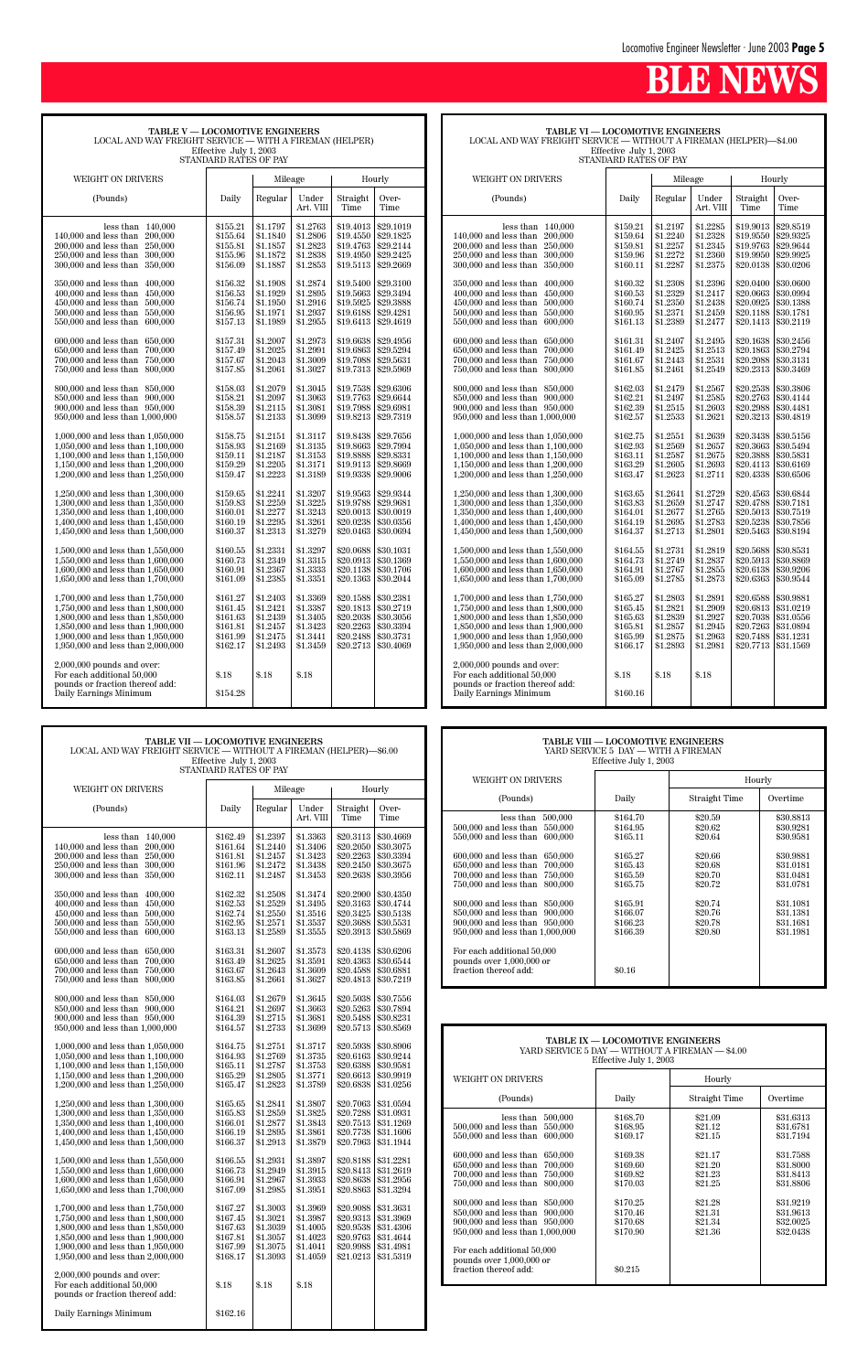#### UP shareholders to limit 'golden parachutes;' CEO gets \$16 million

**UNION<br>PACIFIC** 

#### **NEWS BRIEFS**

Shareholders of Union Pacific Corp. voted in favor of subjecting the most generous executive severance packages to a shareholder vote.

The nonbinding resolution was approved 56 percent to 44 percent at the annual shareholders' meeting on April 17. The measure goes to the Union Pacific's board of directors, which can adopt or reject it.

The Union Pacific resolution urges the board to seek shareholder approval for any severance package that pays three or more times an executive's salary plus bonus. UP Chairman & CEO Dick Davidson doubled his compensation to \$16 million as the company met or exceeded financial goals.

Davidson was paid \$1.2 million in salary and granted stock options worth \$14.8 million in 2002. *(The Associated Press contributed to this report.)* •

#### CSX paid Snow \$68.9 million when he left

Treasury Secretary John W. Snow

left CSX Corp. with \$68.9 million in deferred compensation and other pay,



including a pension that some advisers to corporate boards said was unusually large.

The railroad gave Snow a \$33.2 million lump sum in lieu of future pension payments of about \$2.9 million a year, according to a report it filed with the Securities and Exchange Commission.

At that rate, Snow, 63, would have received more per year in retirement than the \$2.1 million of salary and bonus he was paid last year while he was

still on the job.

"That doesn't happen very often," said Brian Foley in the *Washington Post*. Foley advises big corporations on executive pay matters. Snow's compensation at CSX "didn't seem to me to jibe with somebody who's a reformer."

In addition to the pension, Snow received \$8.1 million in cash in lieu of a \$25 million life insurance policy provided under his employment contract, \$8.7 million in deferred compensation and \$18.9 million in stock that he had accrued but not yet received.

Adam Hollingsworth, a CSX spokesman, told the *Washington Post*, "John Snow's pension and related benefits are consistent with executives of other Fortune 500 companies."

In computing Snow's pension, CSX credited him with 44 years of service at the railroad company, although he worked there for about 25 years.

CSX based Snow's pension on his average pay over the past five years, which the company said was \$4.4 million. According to a proxy report filed with the SEC, that average included 250,000 shares of restricted stock that Snow was granted in 1999.

> In 2002, Chairman, BNSF President & CEO Matthew Rose raked in \$5,024,285 in total compensation including stock option grants from Burlington Northern Santa



*(The Washington Post contributed to this report.)* •

#### Tellier got \$10 million in final year with CN

Paul Tellier pocketed almost \$10

million in 2002, his last year as president and chief executive officer of

Canadian National Railway Co. Tellier's \$9.8-million compensation package was disclosed in CN's management proxy circular.

Tellier stepped down as CEO of Montreal-based CN at the end of 2002 to become chief of air and rail transport company Bombardier Inc.

On top of his base salary of \$1.7 million at CN compared with \$1.4 million in 2001 Tellier received a bonus of \$629,730 and other payments. He also exercised \$7.4-million worth of stock options.

Tellier's bonus last year was slashed in half from the \$1.2-million he received in 2001. His total compensation in 2001 was \$9.6 million.

Chief operating officer Hunter Harrison, who replaced Mr. Tellier as president and CEO of CN, collected \$3.3 million last year, compared with \$5.9 million in 2001. *(The Globe and Mail contributed to this report.)* •

#### NS chairman Goode given 55% pay hike



The chairman, chief executive officer and president of Norfolk Southern Corp. got a 55 percent raise in salary, bonuses and other cash compensation in 2002, a year that the railroad showed

#### **TABLE XIII — LOCOMOTIVE ENGINEERS** YARD SERVICE 6-7 DAY — WITHOUT A FIREMAN — \$6.00 Effective July 1, 2003 WEIGHT ON DRIVERS Hourly (Pounds) Daily Daily Straight Time Overtime less than 500,000 \$159.60 \$19.95 \$29.9250<br>less than 550,000 \$159.81 \$19.98 \$29.9644 500,000 and less than 550,000 \$159.81 \$19.98 \$29.9644<br>550,000 and less than 600,000 \$159.99 \$20.00 \$29.9981  $550,000$  and less than  $600,000$  $\left.\begin{matrix} 600,000 \ 600,000 \end{matrix}\right.$  and less than  $\left.\begin{matrix} 650,000 \ 700,000 \end{matrix}\right.$  \$160.17 \$20.02 \$20.04 \$30.0319 650,000 and less than 700,000 <br>
700,000 and less than 750,000 <br>
\$160.53 <br>
\$20.07 <br>
\$30.0994 700,000 and less than 750,000 \$160.53 \$20.07 \$30.0994<br>750,000 and less than 800,000 \$160.71 \$20.09 \$30.1331  $750,000$  and less than  $800,000$ 800,000 and less than 850,000 \$160.89 \$20.11 \$30.1669<br>850,000 and less than 900,000 \$161.07 \$20.13 \$30.2006 850,000 and less than 900,000 <br>900,000 and less than 950,000 <br>\$161.25 <br>\$20.16 \$30.2344 900,000 and less than 950,000 \$161.25 \$20.16 \$30.2344<br>950,000 and less than 1,000,000 \$161.43 \$20.18 \$20.18 \$30.2681  $950,000$  and less than  $1,000,000$ For each additional 50,000 pounds over 1,000,000 or fraction thereof add:  $$0.18$

significant improvement in earnings.

David R. Goode earned \$4.5 million last year, up from \$2.9 million in 2001, according to the proxy statement the company filed on March 17 with the U.S. Securities and Exchange Commission.

Goode's total compensation included a \$1.7 million payout from the railroad's long-term incentive plan, which is based on NS's financial performance over the past three years. His long-term incentive payments almost quadrupled from 2001.

Goode's annual salary also grew two percent to \$970,833 last year. His bonus award dropped almost eight percent to \$883,944. The bonus is based on the company's annual performance.

Other compensation for Goode included the company's contribution to

his 401(k) account and the \$143,456 cost for his personal use of the company's airplane.

In addition to his cash compensation, the NS CEO received stock options with a present value of \$7.7 million. *(The Virginian-Pilot contributed to this report.)* •

Fe. He has another \$124,292 in unexercised stock options from previous years. *(From www.paywatch.org)*. •

#### BNSF's Rose salary, compensation \$5 million

**TABLE X — LOCOMOTIVE ENGINEERS** YARD SERVICE 5 DAY — WITHOUT A FIREMAN — \$6.00

| Effective July 1, 2003                                                                                                                                                                                                                                                                                                                                                                    |                                                                                                                                  |                                                                                                                       |                                                                                                                                             |  |  |  |  |  |  |
|-------------------------------------------------------------------------------------------------------------------------------------------------------------------------------------------------------------------------------------------------------------------------------------------------------------------------------------------------------------------------------------------|----------------------------------------------------------------------------------------------------------------------------------|-----------------------------------------------------------------------------------------------------------------------|---------------------------------------------------------------------------------------------------------------------------------------------|--|--|--|--|--|--|
| WEIGHT ON DRIVERS                                                                                                                                                                                                                                                                                                                                                                         |                                                                                                                                  |                                                                                                                       | Hourly                                                                                                                                      |  |  |  |  |  |  |
| (Pounds)                                                                                                                                                                                                                                                                                                                                                                                  | Daily                                                                                                                            | Straight Time                                                                                                         | Overtime                                                                                                                                    |  |  |  |  |  |  |
| less than<br>500,000<br>500,000 and less than<br>550,000<br>$550,000$ and less than<br>600,000<br>$600,000$ and less than<br>650,000<br>650,000 and less than<br>700,000<br>700,000 and less than<br>750,000<br>750,000 and less than<br>800,000<br>800,000 and less than 850,000<br>850,000 and less than<br>900,000<br>900,000 and less than 950,000<br>950,000 and less than 1,000,000 | \$170.70<br>\$170.95<br>\$171.17<br>\$171.38<br>\$171.60<br>\$171.82<br>\$172.03<br>\$172.25<br>\$172.46<br>\$172.68<br>\$172.90 | \$21.34<br>\$21.37<br>\$21.40<br>\$21.42<br>\$21.45<br>\$21.48<br>\$21.50<br>\$21.53<br>\$21.56<br>\$21.59<br>\$21.61 | \$32,0063<br>\$32.0531<br>\$32.0944<br>\$32,1338<br>\$32,1750<br>\$32.2163<br>\$32.2556<br>\$32.2969<br>\$32.3363<br>\$32,3775<br>\$32.4188 |  |  |  |  |  |  |
| For each additional 50,000<br>pounds over 1,000,000 or<br>fraction thereof add:                                                                                                                                                                                                                                                                                                           | \$0.215                                                                                                                          |                                                                                                                       |                                                                                                                                             |  |  |  |  |  |  |

**TABLE XII — LOCOMOTIVE ENGINEERS** YARD SERVICE 6-7 DAY — WITHOUT A FIREMAN — \$4.00

| <b>TABLE XI - LOCOMOTIVE ENGINEERS</b><br>YARD SERVICE 6-7 DAY — WITH A FIREMAN<br>Effective July 1, 2003                                                                                                                                                                                                                                                                                                                                                           |                                                                                                                                            |                                                                                                                       |                                                                                                                                             |  |  |  |  |  |
|---------------------------------------------------------------------------------------------------------------------------------------------------------------------------------------------------------------------------------------------------------------------------------------------------------------------------------------------------------------------------------------------------------------------------------------------------------------------|--------------------------------------------------------------------------------------------------------------------------------------------|-----------------------------------------------------------------------------------------------------------------------|---------------------------------------------------------------------------------------------------------------------------------------------|--|--|--|--|--|
| <b>WEIGHT ON DRIVERS</b>                                                                                                                                                                                                                                                                                                                                                                                                                                            |                                                                                                                                            |                                                                                                                       | Hourly                                                                                                                                      |  |  |  |  |  |
| (Pounds)                                                                                                                                                                                                                                                                                                                                                                                                                                                            | Daily                                                                                                                                      | Straight Time                                                                                                         | Overtime                                                                                                                                    |  |  |  |  |  |
| less than $550,000$<br>$500,000$ and less than<br>550,000<br>600,000<br>550,000 and less than<br>600,000 and less than<br>650,000<br>650,000 and less than<br>700,000<br>700,000 and less than<br>750,000<br>750,000 and less than 800,000<br>800,000 and less than 850,000<br>850,000 and less than 900,000<br>900,000 and less than 950,000<br>950,000 and less than 1,000,000<br>For each additional 50,000<br>pounds over 1,000,000 or<br>fraction thereof add: | \$153.60<br>\$153.81<br>\$153.99<br>\$154.17<br>\$154.35<br>\$154.53<br>\$154.71<br>\$154.89<br>\$155.07<br>\$155.25<br>\$155.43<br>\$0.18 | \$19.20<br>\$19.23<br>\$19.25<br>\$19.27<br>\$19.29<br>\$19.32<br>\$19.34<br>\$19.36<br>\$19.38<br>\$19.41<br>\$19.43 | \$28,8000<br>\$28.8394<br>\$28.8731<br>\$28,9069<br>\$28.9406<br>\$28.9744<br>\$29.0081<br>\$29.0419<br>\$29.0756<br>\$29.1094<br>\$29.1431 |  |  |  |  |  |

| Effective July 1, 2003             |          |               |           |  |  |  |  |  |  |
|------------------------------------|----------|---------------|-----------|--|--|--|--|--|--|
| WEIGHT ON DRIVERS                  |          | Hourly        |           |  |  |  |  |  |  |
| (Pounds)                           | Daily    | Straight Time | Overtime  |  |  |  |  |  |  |
| 500,000<br>less than               | \$157.60 | \$19.70       | \$29,5500 |  |  |  |  |  |  |
| 550,000<br>500,000 and less than   | \$157.81 | \$19.73       | \$29.5894 |  |  |  |  |  |  |
| 550,000 and less than<br>600,000   | \$157.99 | \$19.75       | \$29.6231 |  |  |  |  |  |  |
|                                    |          |               |           |  |  |  |  |  |  |
| 600,000 and less than 650,000      | \$158.17 | \$19.77       | \$29.6569 |  |  |  |  |  |  |
| $650,000$ and less than<br>700,000 | \$158.35 | \$19.79       | \$29.6906 |  |  |  |  |  |  |
| 700,000 and less than<br>750,000   | \$158.53 | \$19.82       | \$29.7244 |  |  |  |  |  |  |
| 750,000 and less than<br>800,000   | \$158.71 | \$19.84       | \$29.7581 |  |  |  |  |  |  |
| 800,000 and less than 850,000      | \$158.89 | \$19.86       | \$29.7919 |  |  |  |  |  |  |
| 850,000 and less than<br>900,000   | \$159.07 | \$19.88       | \$29.8256 |  |  |  |  |  |  |
| 900,000 and less than 950,000      | \$159.25 | \$19.91       | \$29.8594 |  |  |  |  |  |  |
| 950,000 and less than 1,000,000    | \$159.43 | \$19.93       | \$29.8931 |  |  |  |  |  |  |
|                                    |          |               |           |  |  |  |  |  |  |
| For each additional 50,000         |          |               |           |  |  |  |  |  |  |
| pounds over 1,000,000 or           |          |               |           |  |  |  |  |  |  |
| fraction thereof add:              | \$0.18   |               |           |  |  |  |  |  |  |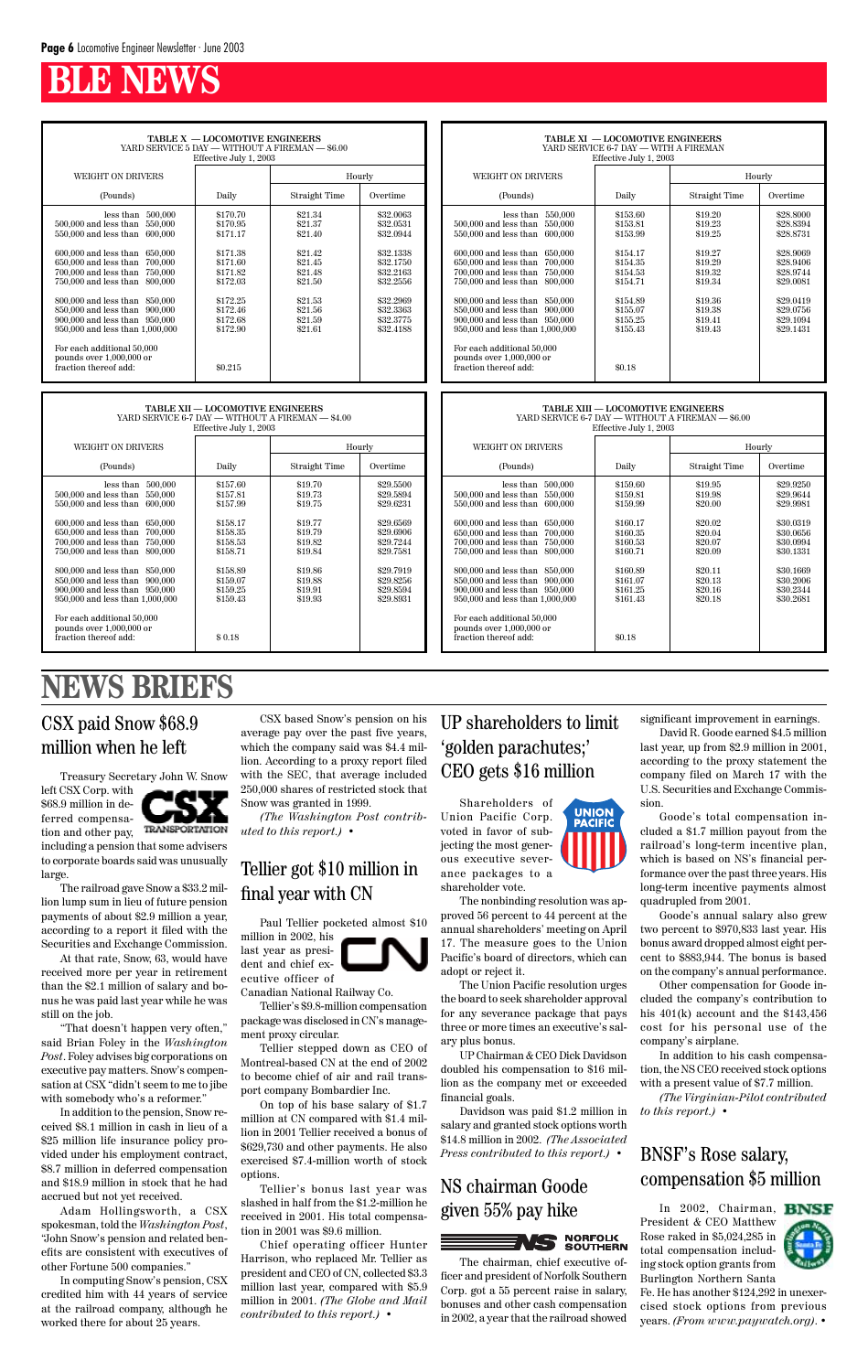Contra Costa County, Calif., is the ninth county in the United States to pass a resolution regarding remote control locomotives.

To date, 26 communities (17 cities and nine counties) have passed resolutions calling for further investigation and improved safety of remote control operations.

The May 6 resolution urges the California Public Utilities Commission and the Federal Railroad Administration to adopt enforceable safety regulations for the use of remote control trains.

According to County Supervisor Mark DeSaulnier, safety was a priority in passage of the resolution. He said Contra Costa County is home to four of California's 13 oil refineries with a fifth near by.

"We must also remember that the

Concord Naval Weapons Station has been designated one of the two preferred U.S. ports of entry for spent nuclear fuel rods, an extremely hazardous material," DeSaulnier said.

He noted that spent nuclear fuel rods are shipped through the county by rail. In a news release, DeSaulnier expressed worry that the unregulated use of remote control trains could contribute to a major derailment in Contra Costa County.

DeSaulnier cited a remote control accident on the California Northern Railroad as another reason for passage of the Contra Costa resolution. An employee at the shortline lost his leg while operating a train by remote control in September of 2002.

DeSaulnier told critics that, "This resolution is not legally binding. But I hope it helps create public awareness of the practice and as a result makes railroads more cautious in using remote controlled trains."

BLE California State Legislative Board Chairman Tim Smith made Supervisor DeSaulnier aware of the practice of operating trains by remote control in Contra Costa County.

"I would like to thank retired BLE Brother James Brennan, California State Legislative Board First Vice Chairman Darrel N. Azarcon, and Division 415 Legislative Representative Paul Turney for all of their assistance and support in this endeavor," Chairman Smith said.

In addition to Contra Costa County, eight other counties have passed similar remote control resolutions. They are: Douglas County, Wisc.; West Baton Rouge Parish, La.; Point Coupee Parish, La.; Cuyahoga County, Ohio; Huron

County, Ohio; Erie County, Ohio; Whitley County, Ky.; and Unicoi County, Tenn.

Seventeen U.S. cities have adopted similar resolutions: Baton Rouge, La.; Detroit, Mich.; Shreveport, La.; Marysville, Mich.; Boston, Mass.; Cleveland, Ohio; Pine Bluff, Ark.; North Little Rock, Ark.; Beardstown, Ill.; Bakersfield, Calif.; Woodbridge, N.J.; Belen, N.M.; Maple Heights, Ohio; Alliance, Neb.; Evansville, Ind.; Dupo, Ill.; and Durand, Mich.

The Contra Costa County resolution is available on the BLE website at: http://www.ble.org/pr/pdf/

ContraCosta.pdf For a list of all cities and counties,

and copies of their resolutions (where available), please visit the BLE website at: http://www.ble.org/remotecontrol/ resolutions.asp •

# **26th community takes action on remotes**

#### California's Contra Costa County resolution is 9th county, joining 17 cities

#### **Texas Legislative Board reelects Briggs**



Congratulations to Brother Terry Briggs who was reelected Chairman of the Texas State Legislative Board (TSLB).

The TSLB held its 11th quadrennial convention in Austin, Texas, April 29-30. Brother Briggs was elevated to the office of Chairman when former TSLB Chairman Raymond Holmes was elected to the office of Vice-President & U.S. National Legislative Representative in September 2001. Brother Briggs had previously served as TSLB 1st vice chairman since 1994.

Other officers elected were:

• 1st vice chairman Catarino Garcia from Division 566 (Del Rio);

• 2nd vice chairman Herb Yambra from Division 194 (Houston); and

• Secretary-Treasurer James Ussery from Division 834 (Mineola).

General Secretary-Treasurer Bill Walpert and VP & NLR Holmes at-

Members of the BLE's Texas State Legislative Board at its 11th quadrennial convention in Austin on April 29-30, shortly after reelecting Terry Briggs to the office of Chairman. Those in attendance, pictured here, discussed strategy and a number of key legislative issues facing BLE members throughout the United States and, specifically, in Texas. Those in attendance are pictured here. **Front row, from left:** David Belcher; Catarino Garcia, TSLB 1st Vice Chairman; James Ussery, TSLB Secretary-Treasurer; Terry Briggs, TSLB Chairman; Terry George; Randall Hardwick; Michael Bonn; Terry Willingham; and Eddie Pahl. **Second Row:** Bill Baker; J.R. DuBois; Jackie Colbert; Raymond Holmes, VP & NLR; Jerry Clark; Paul Newton; Chuck May; Michael Davis; and John Finley.

**Third Row:** Jeff Cheney; George Shea; Rusty Hartley; Klint Kemper; Vern Stokes; Bruce Blalock; Larry Williams; and Mark Burgard. **Fourth Row:** Dennis Brown; Gary Celum; Richard Myers; Gary Pedigo; Megan Mead; and Kraig Jackson.

**Back Row:** Rick Howell; Herb Yambra, TSLB Second Vice Chairman; Ray Poole; Carl Dowell; Larry Schneider; Danny Kidwell; Ken Perrin; Russell Elley; Juan Garza; Robert Cleveland; and Lawrence Kridler. (Present but not pictured are L.D. Johnson and W. J. Howard.)

> tended the meeting and gave presentations. Also, Vice-President Merle Geiger attended the convention.

> GIA International President Onita Wayland and her husband Tony, GIA 1st Vice President & National Legislative Rep. Becky Schneider, and GIA Texas State Legislative Representative Kathy Yambra were also there. Forty-two of the 44 BLE Divisions in Texas were represented at the meeting. •

#### **President Hahs speaks at IBT conference on organizing**

Teamsters General President James P. Hoffa kicked off the Union's first-ever conference devoted to recruiting new members and growing the union on May 12. The

conference was titled "Changing to Grow: The Future of the Teamsters Union."

"The Teamsters must focus all of our energy on organizing," said General



More than 1,400 union leaders and activists from the United States, Canada and Puerto Rico joined Hoffa, General Secretary-Treasurer Tom Keegel at the opening session.

Brotherhood of Locomotive Engineers (BLE) President Don Hahs, First Vice-President Ed Rodzwicz and General Secretary-Treasurer Bill Walpert attended, along with several IBT General Executive Board members.

President Hahs addressed the large crowd regarding the proposed merger between the BLE and IBT. The BLE and Teamsters are currently finalizing merger talks, with more than 35,000 BLE members expected to vote on the merger in the near future (see page 1 for details on the proposed merger).

The Teamsters, like all of American labor, continues to battle the downturn in the economy and a recent spate of corporate bankruptcies and plant closures due to unfair trade agreements.

*(From the Teamsters.) •*